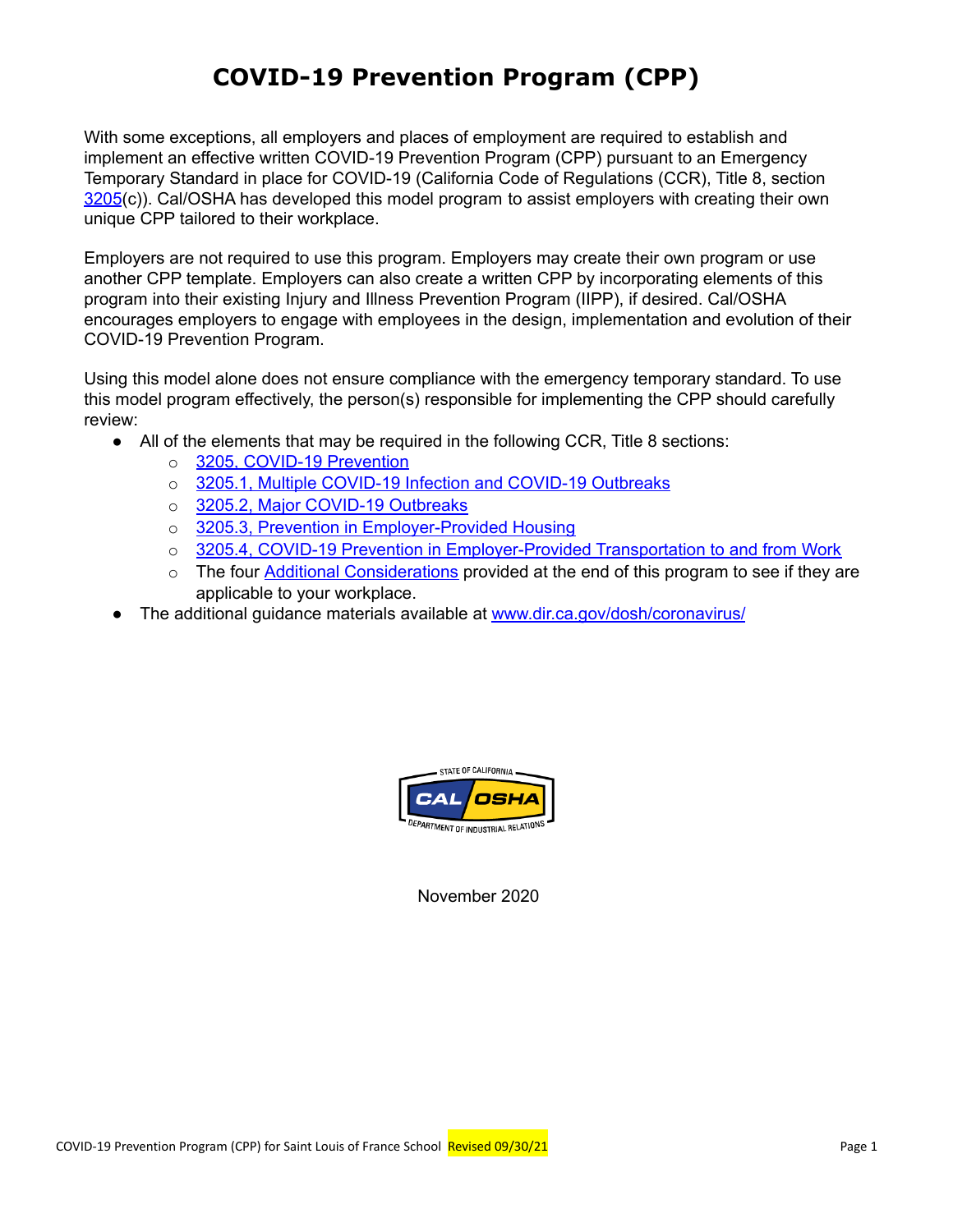

St. Louis of France STEM Academy

13901 E. Temple Avenue, La Puente, CA 91746 Phone: (626) 918-6210 Website: www.slfschool.org

# **COVID-19 Prevention Program (CPP) for Saint Louis of France School**

This CPP is designed to control exposures to the SARS-CoV-2 virus that may occur in our workplace.

### **Latest Update: September 30, 2021**

## **Authority and Responsibility**

**Lorraine Ovalle** has overall authority and responsibility for implementing the provisions of this CPP in our workplace. In addition, all managers and supervisors are responsible for implementing and maintaining the CPP in their assigned work areas and for ensuring employees receive answers to questions about the program in a language they understand.

All employees are responsible for using safe work practices, following all directives, policies and procedures, and assisting in maintaining a safe work environment.

## **Identification and Evaluation of COVID-19 Hazards**

We will implement the following in our workplace:

- Conduct workplace-specific evaluations using the **Appendix A: Identification of COVID-19 Hazards** form.
- Document the vaccination status of our employees by using **Appendix E: Documentation of Employee COVID-19 Vaccination Status**, which is maintained as a confidential medical record.
- Evaluate employees' potential workplace exposures to all persons at, or who may enter, our workplace.
- Develop COVID-19 policies and procedures to respond effectively and immediately to individuals at the workplace who are a COVID-19 case to prevent or reduce the risk of transmission in the workplace.
- Review applicable orders and general and industry-specific guidance from the State of California, Cal/OSHA, and the local health department related to COVID-19 hazards and prevention.
- Evaluate existing COVID-19 prevention controls in our workplace and the need for different or additional controls.
- Conduct periodic inspections using the **Appendix B: COVID-19 Inspections** form as needed to identify and evaluate unhealthy conditions, work practices, and work procedures related to COVID-19 and to ensure compliance with our COVID-19 policies and procedures.

### *Employee participation*

Employees and their authorized employees' representatives are encouraged to participate in the identification and evaluation of COVID-19 hazards by: discussing concerns in the re-opening plan prior to its publication, suggesting and implementing adjustments in the procedures called for in our plan and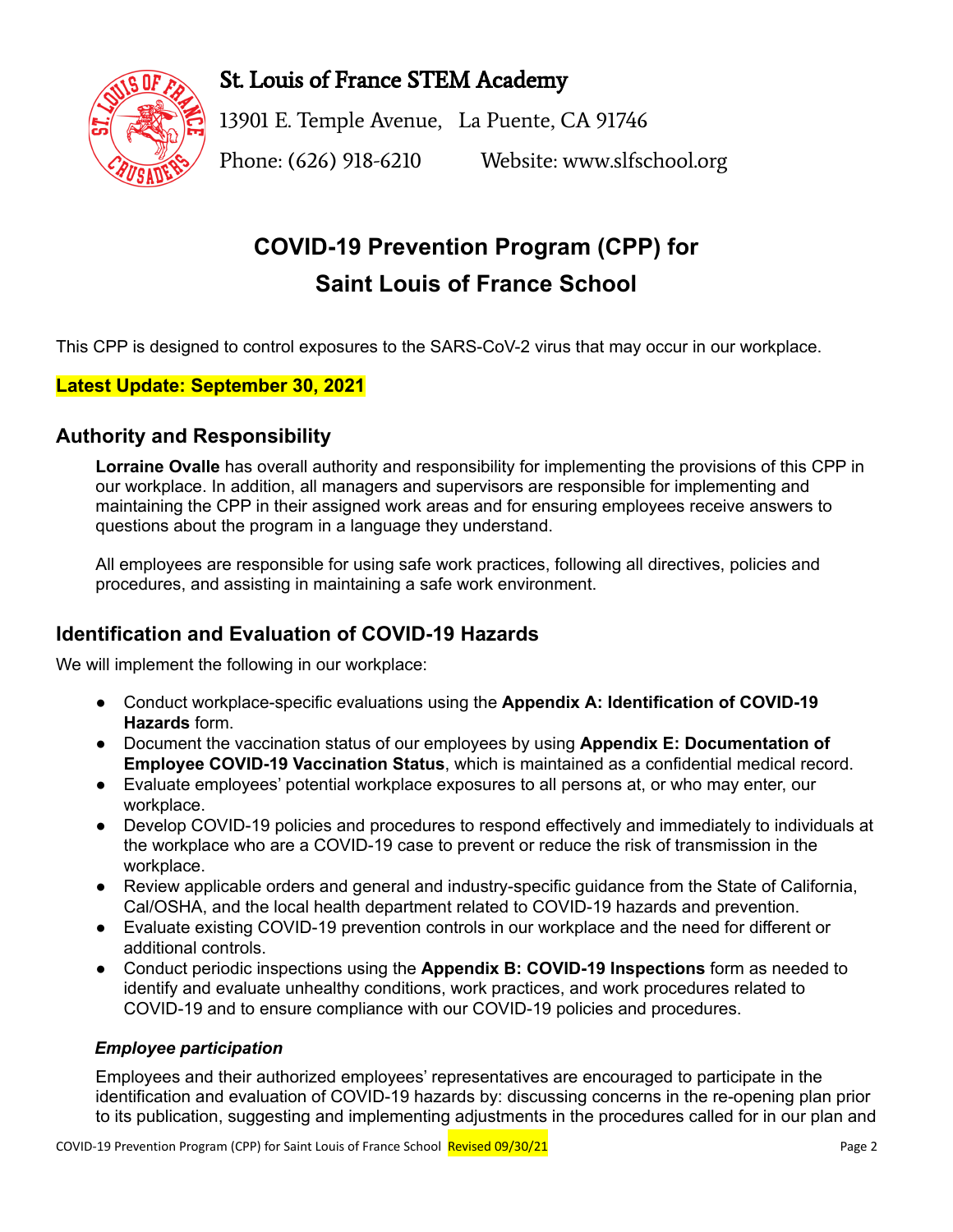noting concerns with administration.

### *Employee screening*

We screen our employees by: self-screening via the mobile application (Campus Screen) prior to arrival at work, as well as temperature administration using thermal thermometers anytime they are on campus.

### *Correction of COVID-19 Hazards*

Unsafe or unhealthy work conditions, practices or procedures will be documented on the **Appendix B: COVID-19 Inspections** form, and corrected in a timely manner based on the severity of the hazards, as follows:

The severity of the hazard will be assessed and correction time frames assigned, accordingly. Individuals from maintenance crew and staff are identified as being responsible for timely correction. Follow-up measures are taken to ensure timely correction, such as walkthroughs and a record of the correction is kept on file as necessary by the director of maintenance.

### **Control of COVID-19 Hazards**

### *Face Coverings*

We provide clean, undamaged face coverings and ensure they are properly worn by employees over the nose and mouth when indoors, and when outdoors and less than six feet away from another person, including non-employees, and where required by orders from the California Department of Public Health (CDPH) or local health department.

All staff were issued with a supply of face masks and face shields, gloves, sanitizer wipes, and hand sanitizer. These will be replaced as needed on application at the school office. If an employee encounters an individual (non-employee) without a mask, they are to withdraw immediately to a safe location, and report the encounter to the school office. If the individual is a school family member, or is known to the school, the office will then follow up with the individual to ensure they are aware of the policy to wear masks at all times.

Employees required to wear face coverings in our workplace may remove them under the following conditions:

- When an employee is alone in a room or a vehicle.
- While eating or drinking at the workplace, provided employees are at least six feet apart and outside air supply to the area, if indoors, has been maximized to the extent feasible.
- Employees are required to wear respirators in accordance with our respirator program that meets section 5144 requirements.
- Employees who cannot wear face coverings due to a medical or mental health condition or disability, or who are hearing-impaired or communicating with a hearing-impaired person. Such employees will wear an effective, non-restrictive alternative, such as a face shield with a drape on the bottom, if their condition permits it.
- Specific tasks that cannot feasibly be performed with a face covering. This exception is limited to the time in which such tasks are being performed.

Any employee not wearing a required face covering or allowed non-restrictive alternative, will be at least six feet apart from all other persons unless the unmasked employee is either fully vaccinated or tested at least weekly for COVID-19.

We will not prevent any employee from wearing a face covering when it is not required unless it would create a safety hazard, such as interfering with the safe operation of equipment.

Face coverings will be provided to any employee that requests one, regardless of vaccination status.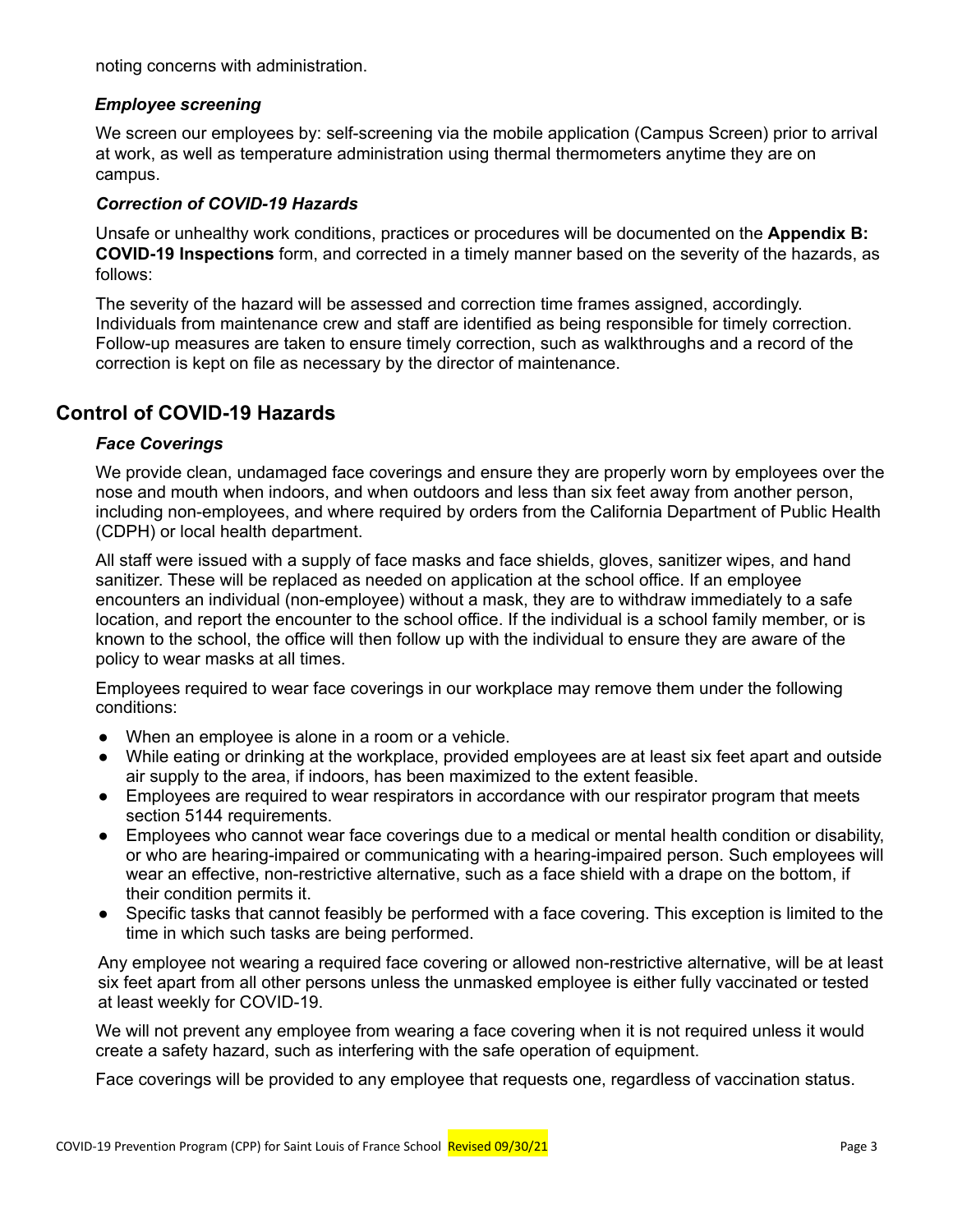### *Engineering controls*

For indoor locations, using **Appendix B**, we identify and evaluate how to maximize, to the extent feasible, ventilation with outdoor air using the highest filtration efficiency compatible with our existing ventilation system, and whether the use of portable or mounted High Efficiency Particulate Air (HEPA) filtration units, or other air cleaning systems, would reduce the risk of transmission by:

- All classrooms are equipped with ceiling fans
- Air conditioners in all rooms are also equipped with a fan option to help circulate the air even when the air is not being used.
- Classroom doors and windows may be opened as needed to facilitate ventilation.
- The school buildings are owned and operated by the parish of St. Louis of France and Archdiocese of Los Angeles. The ventilation system is monitored by the director of maintenance, who is responsible for checking and replacing all filters, and for employing appropriate contractors when more specialist repairs and maintenance are needed.
- All HVAC filters are changed as needed.
- Air purifiers are provided for each classroom in which students are present

We implement the following cleaning and disinfection measures for frequently touched surfaces and objects, such as doorknobs, elevator buttons, equipment, tools, handrails, handles, controls, phones, headsets, bathroom surfaces, and steering wheels:

St. Louis of France School uses disinfecting products approved for use against COVID-19 (EPA list). School (class based and office) staff assist with cleaning personal and commonly used surfaces.

We implement thorough cleaning and disinfection measures for frequently touched surfaces. Commonly touched surfaces, such as doorknobs and railings, are disinfected frequently throughout the day. All working surfaces and shared objects are sanitized after each use. In addition, custodial staff do a thorough cleaning of every classroom daily. All cleaning supplies used are in compliance with the lists of approved disinfectants. Products carry an EPA registration number as approved for use against COVID-19, and have the appropriate Safety Data Sheet (SDS) showing that they comply with the requirements of the U.S. Federal Occupational Safety and Health Administration. (EPA registration numbers 1839-86-37265 and 1839-167-14994).

Custodial staff is responsible for the following:

- Cleaning of classrooms, offices, and common-use areas at the end of each use and at the conclusion of the day. Disinfection is done when students are not present.
- Cleaning handles and doorknobs and light switches periodically throughout the day. School staff will assist during the school day.
- Cleaning copy machines, printers, electronic devices at the conclusion of the day. After each use, the user will clean the devices as well.
- Student and adult restrooms are cleaned daily.
- Faucets/sinks cleaned daily.
- All classrooms and common areas are sprayed with disinfectant at the end of the day, after everyone has left.

Should we have a COVID-19 case in our workplace, we will implement the following procedures:

- Using EPA approved disinfectant products, we will arrange for cleaning and disinfection of the classroom and primary spaces where the case spent significant time.
- Disinfection is done when students are not present.
- Properly trained custodial staff will be equipped with proper PPE, including gloves, eye protection, and other appropriate protective equipment.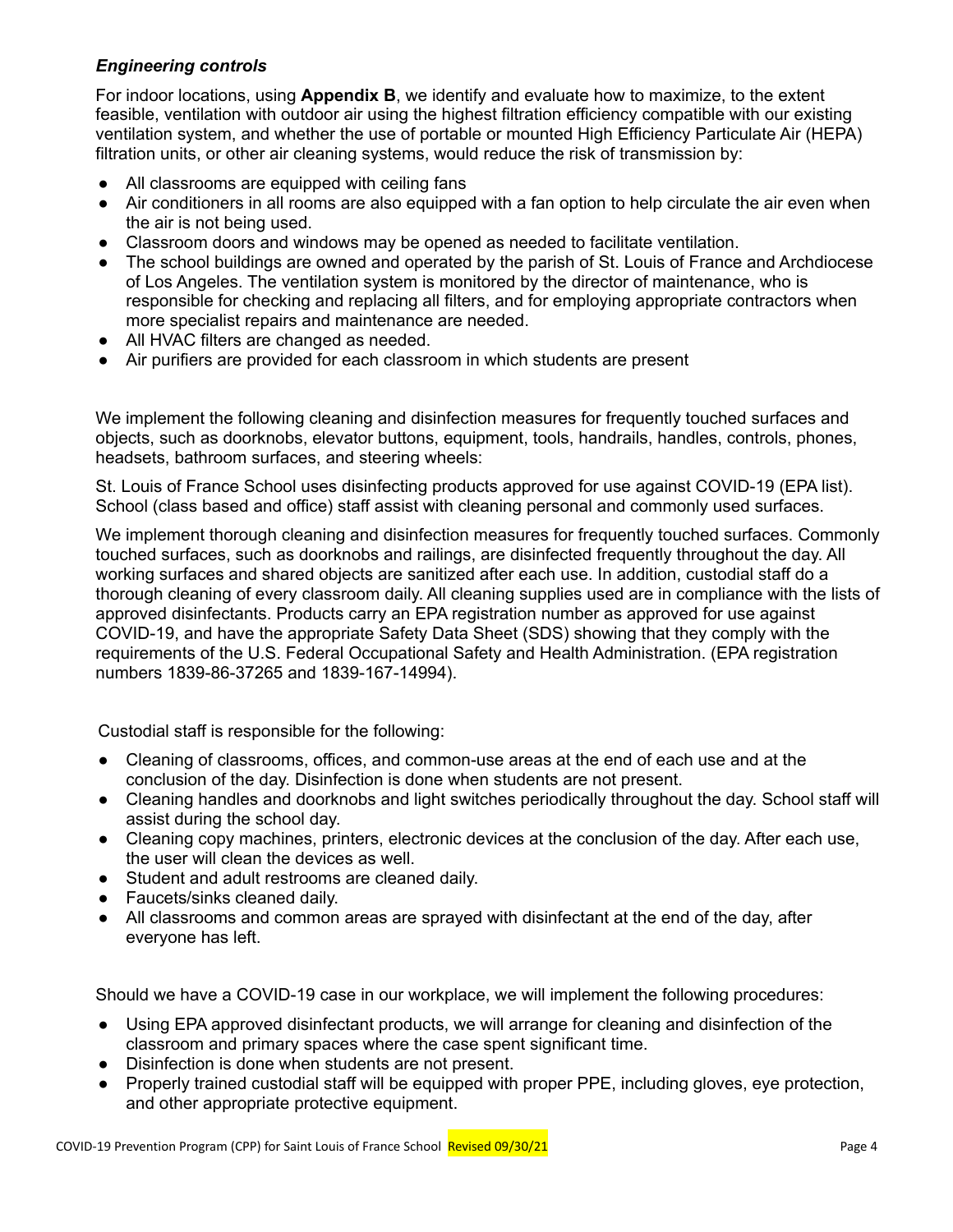- The classrooms and common areas will be disinfected and will be aired out overnight (12 hours) before students and staff are allowed to return.
- If it is determined that a person with COVID-19 has been at school and poses a risk of exposure, the school may consider closing for further cleaning, disinfecting and quarantine.

### *Hand sanitizing*

To implement effective hand sanitizing procedures, Saint Louis of France School has the following in place:

- Hand sanitizer is available for use throughout campus in all hallways, classrooms, offices, and the staff workroom.
- Portable hand-washing stations are located throughout the courtyard. These stations have soap and paper towels, as well as designated trash containers.
- Restrooms will only be used by one student at a time, However, signage/caution tape has been also placed on selective restroom stalls, as well as on the washbasins, to ensure that users stay separated by at least 4 feet.
- All employees have been provided with personal bottles of hand sanitizer, which will be replaced as needed. These do not contain methanol (methyl alcohol).
- Employees are encouraged and allowed to use handwashing facilities throughout the day, available in classrooms, restrooms, and workrooms. Signage will be placed to remind them to wash hands for at least 20 seconds each time.
- Staff and students are expected to wash/sanitize their hands:
	- o before and after eating
	- o after using the restroom
	- o after outdoor play
	- o before and after any group activity, including outdoor mask breaks

### *Personal protective equipment (PPE) used to control employees' exposure to COVID-19*

We evaluate the need for PPE (such as gloves, goggles, and face shields) as required by section 3380, and provide and ensure use of such PPE as needed.

Upon request, we provide respirators for voluntary use to all employees who are not fully vaccinated and who are working indoors or in vehicles with more than one person.

We provide and ensure use of respirators in compliance with section 5144 when deemed necessary by Cal/OSHA.

### *Testing of symptomatic employees*

We make COVID-19 testing available at no cost to employees with COVID-19 symptoms who are not fully vaccinated, during employees' paid time.

## **Investigating and Responding to COVID-19 Cases**

We have developed effective procedures to investigate COVID-19 cases that include seeking information from our employees regarding COVID-19 cases, close contacts, test results, and onset of symptoms. This is accomplished by using the **Appendix C: Investigating COVID-19 Cases** form.

We also ensure the following is implemented: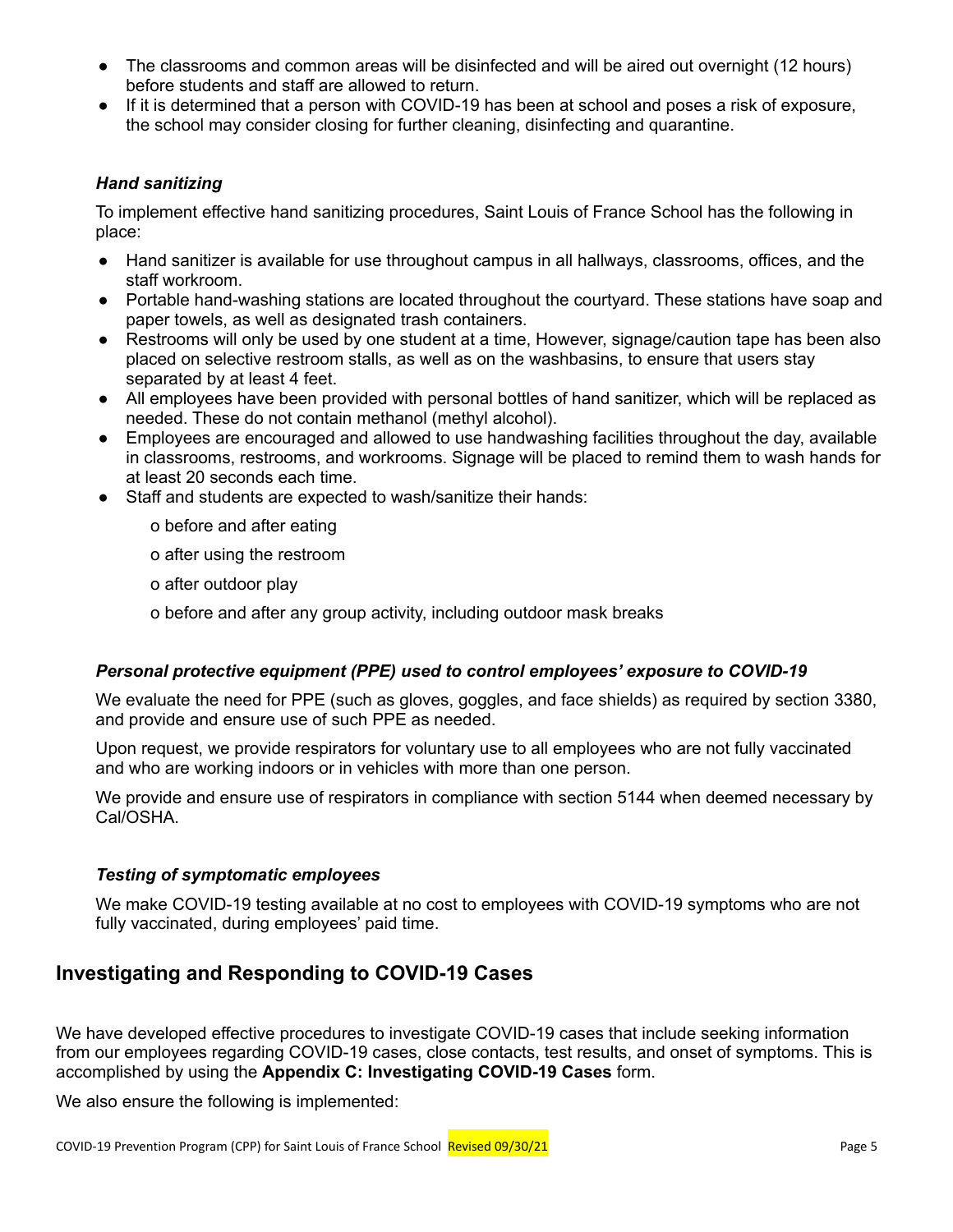- Employees that had a close contact are offered COVID-19 testing at no cost during their working hours,excluding:
	- Employees who were fully vaccinated before the close contact and do not have symptoms.
	- COVID-19 cases who were allowed to return to work per our return-to-work criteria and have remained free of symptoms for 90 days after the initial onset of symptoms, or for cases who never developed symptoms, for 90 days after the first positive test.
- The information on benefits described in Training and Instruction, and Exclusion of COVID-19 cases, below, will be provided to employees.
- Written notice within 1 day of your knowledge of a COVID-19 case that people at the worksite may have been exposed to COVID-19. This notice will be provided to all employees (and their authorized representative), independent contractors and other employers at the worksite during the high-risk exposure period. These notifications must meet the requirements of T8CCR section 3205(c)(3)(B) and Labor Code section 6409.6(a)(4); (a)(2); and (c), and in a form readily understandable by employees and can be anticipated to be received by the employee.]

## **System for Communicating**

Our goal is to ensure that we have effective two-way communication with our employees, in a form they can readily understand, and that it includes the following information:

- Employees should report COVID-19 symptoms and possible hazards to:
	- SCHOOL STAFF: Lorraine Ovalle l.ovalle@saintlouisoffrance.org

Araceli Esparza - ms.esparza@saintlouisoffrance.org

- PARISH STAFF: Marisa Marquez marisamarquez@la-archdiocese.org
	- Fr. Mike Gutierrez gogutie66@yahoo.com
- All employees can report symptoms and hazards without fear of reprisal.
- Employees with medical or other conditions that put them at increased risk of severe COVID-19 illness can request accommodations, by submitting a request in writing to Lorraine Ovalle and/or Marisa Marquez, with appropriate supporting documentation from a licensed physician.
- Employees will have access to COVID-19 testing when testing is required. This is provided at no cost to the employee during working hours, including when the testing is in response to CCR Title 8 section 3205.1, Multiple COVID-19 Infections and COVID-19 Outbreaks, as well as section 3205.2, Major COVID-19 Outbreaks.
- Information about COVID-19 hazards that employees (including other employers and individuals in contact with our workplace) may be exposed to, what is being done to control those hazards, and our COVID-19 policies and procedures, are as follows:
	- Employees who are identified during work hours as a "COVID-19 hazard" are sent home immediately to isolate and quarantine, and/or seek medical help as needed
	- $\circ$  Employees who may have been exposed to a COVID 19 hazard at work will be informed by email immediately. This email will explain what is being done to control the hazard, our COVID-19 policies and procedures. The identity of the individual is to be held confidentially.
	- An email (and/or a text, and/or voice mail) with appropriate link and instructions will be sent to the school families and all employees to communicate the circumstances of any exposures with instructions as appropriate for isolating, quarantining and testing.

## **Training and Instruction**

We provide effective employee training and instruction that includes:

- Our COVID-19 policies and procedures to protect employees from COVID-19 hazards, and how to participate in the identification and evaluation of COVID-19 hazards.
- Information regarding COVID-19-related benefits (including mandated sick and vaccination leave) to which the employee may be entitled under applicable federal, state, or local laws.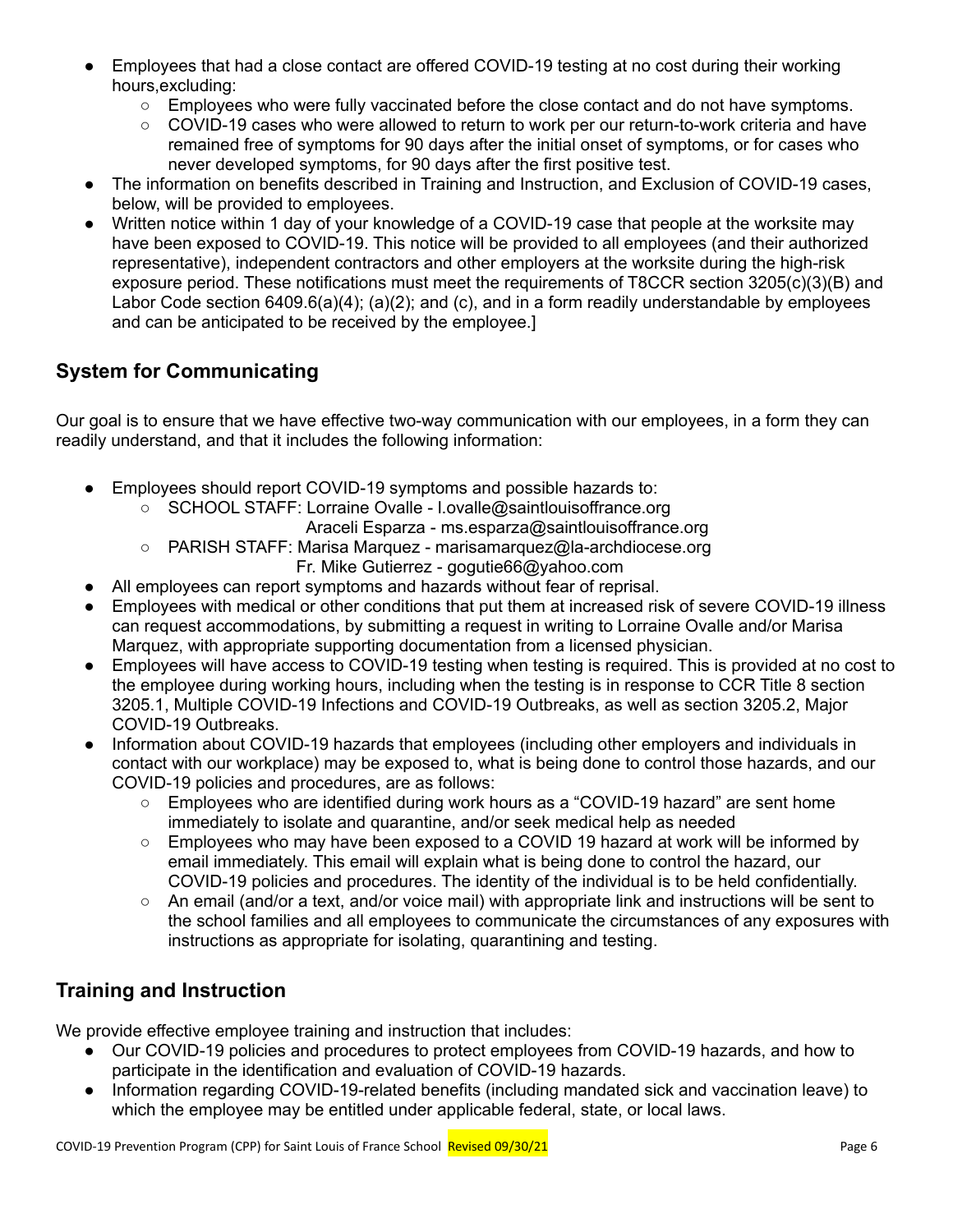- The fact that:
	- $\circ$  COVID-19 is an infectious disease that can be spread through the air.
	- COVID-19 may be transmitted when a person touches a contaminated object and then touches their eyes, nose, or mouth.
- An infectious person may have no symptoms.
- The fact that particles containing the virus can travel more than six feet, especially indoors, so physical distancing, face coverings, increased ventilation indoors, and respiratory protection decreases the spread of COVID-19 and are most effective when used in combination.
- The right of employees that are not fully vaccinated to request a respirator for voluntary use, without fear of retaliation, and our policies for providing the respirators. Employees voluntarily using respirators will be trained according to section 5144(c)(2) requirements:
	- How to properly wear them.
	- How to perform a seal check according to the manufacturer's instructions each time a respirator is worn, and the fact that facial hair can interfere with a seal.
- The importance of frequent hand washing with soap and water for at least 20 seconds and using hand sanitizer when employees do not have immediate access to a sink or hand washing facility, and that hand sanitizer does not work if the hands are soiled.
- Proper use of face coverings and the fact that face coverings are not respiratory protective equipment.
- Since COVID-19 is an airborne disease, N95s and more protective respirators protect the users from airborne disease, while face coverings primarily protect people around the user.
	- $\circ$  The conditions where face coverings must be worn at the workplace.
	- $\circ$  That face coverings are additionally recommended outdoors for people who are not fully vaccinated if six feet of distance cannot be maintained.
	- Employees can request face coverings and can wear them at work regardless of vaccination status and without fear of retaliation.
- COVID-19 symptoms, and the importance of obtaining a COVID-19 test and not coming to work if the employee has COVID-19 symptoms.
- Information on our COVID-19 policies and how to access COVID-19 testing and vaccination, and the fact that vaccination is effective at preventing COVID-19, protecting against both transmission and serious illness or death.
- **Appendix D: COVID-19 Training Roster** will be used to document this training.

## **Exclusion of COVID-19 Cases**

Where we have a COVID-19 case in our workplace, we will limit transmission by:

- Ensuring that COVID-19 cases are excluded from the workplace until our return-to-work requirements are met.
- Excluding employees that had a close contact from the workplace until our return-to-work criteria have been met, with the following exceptions:
	- Employees who were fully vaccinated before the close contact and who do not develop COVID-19 symptoms.
	- COVID-19 cases who returned to work per our return-to-work criteria and have remained free of COVID-19 symptoms, for 90 days after the initial onset of COVID-19 symptoms, or for COVID-19 cases who never developed COVID-19 symptoms, for 90 days after first positive test.
- Continuing, and maintaining employees' earnings, wages, seniority, and all other employees' rights and benefits for employees excluded from work. This will be accomplished by employer-provided employee sick leave benefits, payments from public sources or other means of maintaining earnings, rights and benefits, where permitted by law and when not covered by workers' compensation.
- Providing employees at the time of exclusion with information on available benefits. https://handbook.la-archdiocese.org/chapter-8/section-8-12/topic-8-12-2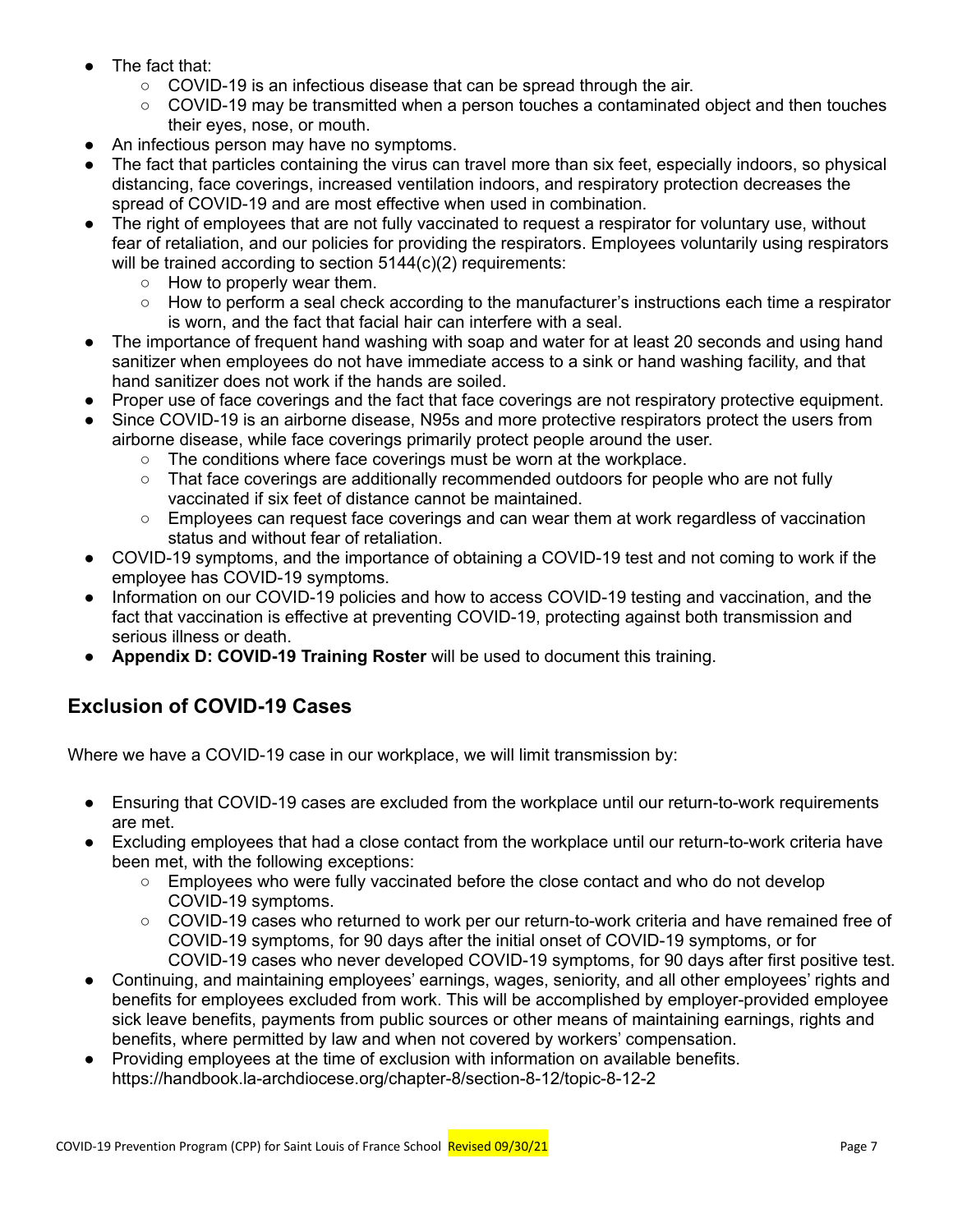## **Reporting, Recordkeeping, and Access**

It is our policy to:

- Report information about COVID-19 cases and outbreaks at our workplace to the local health department whenever required by law, and provide any related information requested by the local health department.
- Maintain records of the steps taken to implement our written COVID-19 Prevention Program in accordance with section 3203(b).
- Make our written COVID-19 Prevention Program available at the workplace to employees, authorized employee representatives, and to representatives of Cal/OSHA immediately upon request.
- Use the Appendix C: Investigating COVID-19 Cases form to keep a record of and track all COVID-19 cases.

## **Return-to-Work Criteria**

- COVID-19 cases with symptoms will not return to work until all the following have occurred:
- At least 24 hours have passed since a fever of 100.4 °F. or higher has resolved without the use of fever-reducing medications, and COVID-19 symptoms have improved, and
- At least 10 days have passed since COVID-19 symptoms first appeared.
- COVID-19 cases who tested positive but never developed symptoms will not return to work until a minimum of 10 days have passed since the date of specimen collection of their first positive COVID-19 test.
- A negative COVID-19 test will not be required for an employee to return to work once the requirements for "cases with symptoms" or "cases who tested positive but never developed symptoms" (above) have been met.
- Persons who had a close contact may return to work as follows:
- Close contact but never developed symptoms: when 10 days have passed since the last known close contact.
- Close contact with symptoms: when the "cases with symptoms" criteria (above) have been met, unless the following are true:
- The person tested negative for COVID-19 using a polymerase chain reaction (PCR) COVID-19 test with specimen taken after the onset of symptoms; and At least 10 days have passed since the last known close contact, and The person has been symptom-free for at least 24 hours, without using fever-reducing medications.
- If an order to isolate, quarantine, or exclude an employee is issued by a local or state health official, the employee will not return to work until period of isolation or quarantine is completed or the order is lifted.

**Lorraine Ovalle, Principal Date**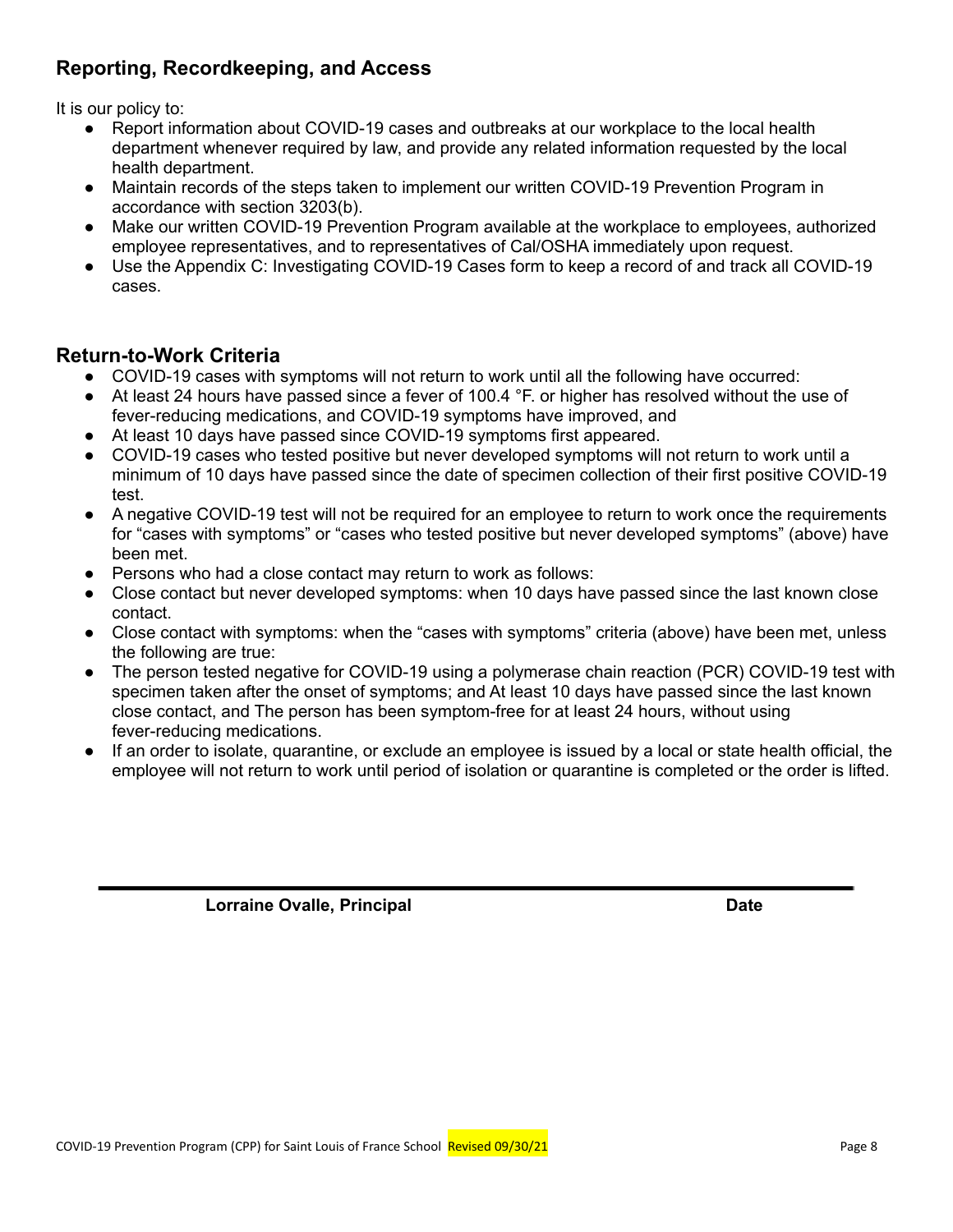# **Appendix A: Identification of COVID-19 Hazards**

All persons, regardless of symptoms or negative COVID-19 test results, will be considered potentially infectious. Particular attention will be paid to areas where people may congregate or come in contact with one another, regardless of whether employees are performing an assigned work task or not. For example: meetings, entrances, bathrooms, hallways, aisles, walkways, elevators, break or eating areas, cool-down areas, and waiting areas.

Evaluation of potential workplace exposure will be to all persons at the workplace or who may enter the workplace, including coworkers, employees of other entities, members of the public, customers or clients, and independent contractors. We will consider how employees and other persons enter, leave, and travel through the workplace, in addition to addressing fixed work locations.

**\_\_\_\_\_\_\_\_\_\_\_\_\_\_\_\_\_\_\_\_\_\_\_\_\_\_\_\_\_\_\_\_\_\_\_\_\_\_\_\_\_\_\_\_\_\_\_\_\_\_\_\_\_\_\_\_\_\_\_\_\_\_\_\_\_\_\_\_\_\_\_\_\_\_\_\_\_\_\_\_\_\_\_\_\_**

### **Person conducting the evaluation: \_\_\_\_\_\_\_\_\_\_\_\_\_\_\_\_\_\_\_\_\_\_\_\_\_\_\_\_\_\_\_\_\_\_\_\_\_\_\_\_\_\_\_\_\_\_\_\_\_\_\_\_\_\_\_**

**Date: \_\_\_\_\_\_/ \_\_\_\_\_\_/ \_\_\_\_\_\_**

**Name(s) of employee(s) and authorized employee(s) representative that participated:**

| Interaction, area, activity,<br>work task, process,<br>equipment and material<br>that potentially exposes<br>employees to COVID-19<br>hazards | <b>Places and times</b> | <b>Potential for COVID-19</b><br>exposures and employees<br>affected, including members<br>of the public and employees<br>of other employers | <b>Existing and/or</b><br>additional COVID-19<br>prevention controls,<br>including barriers,<br>partitions and<br>ventilation |
|-----------------------------------------------------------------------------------------------------------------------------------------------|-------------------------|----------------------------------------------------------------------------------------------------------------------------------------------|-------------------------------------------------------------------------------------------------------------------------------|
|                                                                                                                                               |                         |                                                                                                                                              |                                                                                                                               |
|                                                                                                                                               |                         |                                                                                                                                              |                                                                                                                               |
|                                                                                                                                               |                         |                                                                                                                                              |                                                                                                                               |
|                                                                                                                                               |                         |                                                                                                                                              |                                                                                                                               |
|                                                                                                                                               |                         |                                                                                                                                              |                                                                                                                               |
|                                                                                                                                               |                         |                                                                                                                                              |                                                                                                                               |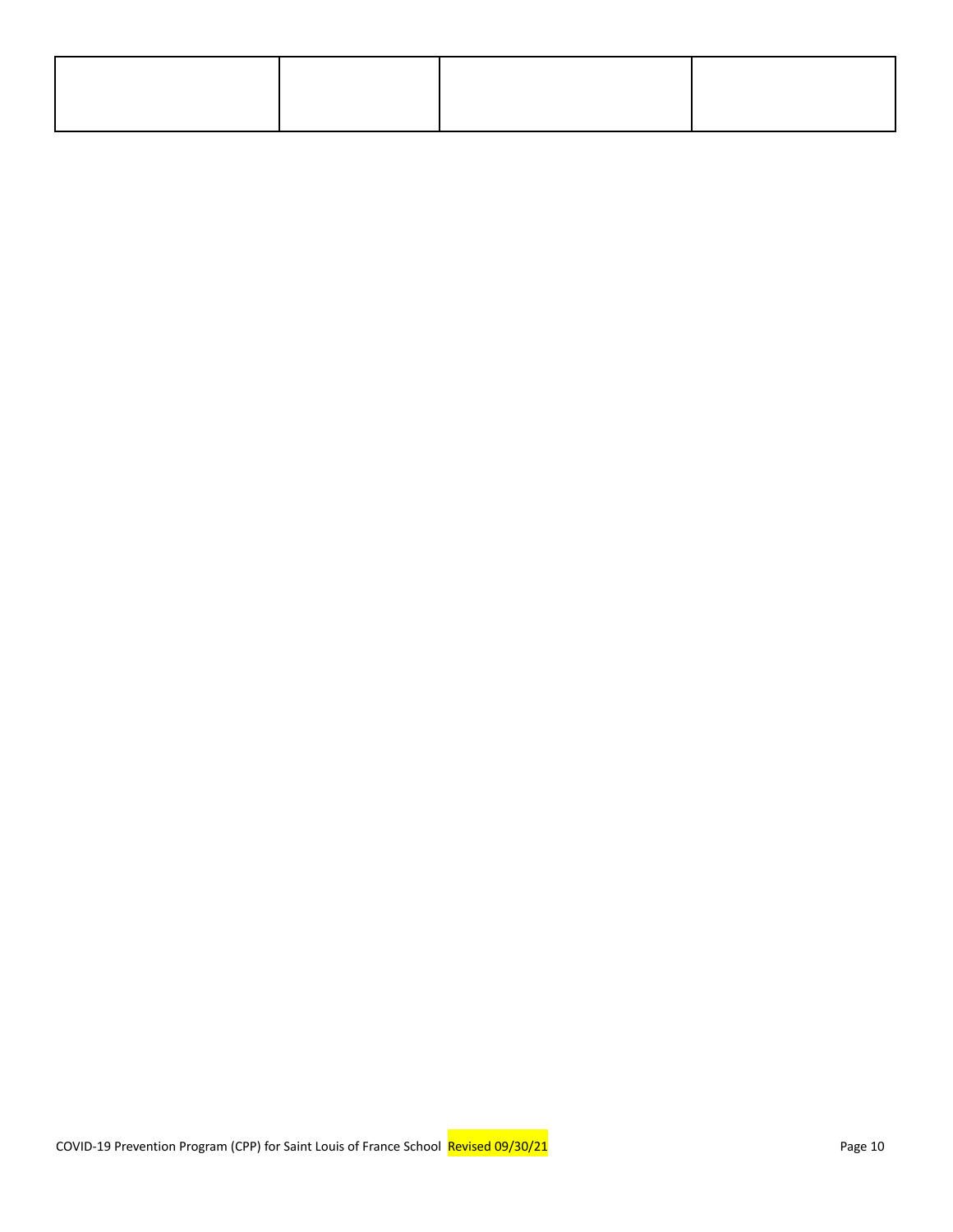# **Appendix B: COVID-19 Inspections**

Before starting the inspection, review the information available at www.dir.ca.gov/dosh/coronavirus/ for additional guidance on what to regularly inspect for, including issues pertinent to your type of workplace.

**Date: \_\_\_\_\_/ \_\_\_\_\_\_/ \_\_\_\_\_\_**

**Name(s) of person(s) conducting the inspection: \_\_\_\_\_\_\_\_\_\_\_\_\_\_\_\_\_\_\_\_\_\_\_\_\_\_\_\_\_\_\_\_\_\_\_\_\_\_\_\_\_\_\_\_\_**

**Work location evaluated: St. Louis of France School, La Puente**

| <b>Exposure Controls</b>                                                                           | <b>Status</b> | <b>Person Assigned</b><br>to Correct | <b>Date Corrected</b> |
|----------------------------------------------------------------------------------------------------|---------------|--------------------------------------|-----------------------|
| <b>Engineering</b>                                                                                 |               |                                      |                       |
| Barriers/partitions                                                                                |               |                                      |                       |
| Ventilation (amount of fresh air and<br>filtration maximized)                                      |               |                                      |                       |
| Additional room air filtration                                                                     |               |                                      |                       |
| Additional controls St. Louis of France<br>workplace is using (list here)                          |               |                                      |                       |
| <b>Administrative</b>                                                                              |               |                                      |                       |
| Physical distancing                                                                                |               |                                      |                       |
| Surface cleaning and disinfection<br>(frequently enough and adequate supplies)                     |               |                                      |                       |
| Hand washing facilities (adequate<br>numbers and supplies)                                         |               |                                      |                       |
| Disinfecting and hand sanitizing solutions<br>being used according to<br>manufacturer instructions |               |                                      |                       |
| Additional controls St. Louis of France<br>workplace is using (list here)                          |               |                                      |                       |
| PPE (not shared, available and being worn)                                                         |               |                                      |                       |
| Face coverings (cleaned sufficiently often)                                                        |               |                                      |                       |
| Gloves                                                                                             |               |                                      |                       |
| Face shields/goggles                                                                               |               |                                      |                       |
| Respiratory protection                                                                             |               |                                      |                       |
| Additional controls St. Louis of France<br>workplace is using (list here)                          |               |                                      |                       |

**\***Identify and evaluate how to maximize ventilation with outdoor air; the highest level of filtration efficiency compatible with the existing ventilation system; and whether the use of portable or mounted HEPA filtration units, or other air cleaning systems, would reduce the risk of COVID-19 transmission. Review applicable orders and guidance from the State of California and local health departments related to COVID-19 hazards and prevention have been reviewed, including the CDPH Interim Guidance for Ventilation, Filtrations, and Air Quality in Indoor Environments and information specific to your industry, location, and operations. We maximize the quantity of outside air provided to the extent feasible, except when the United States Environmental Protection Agency (EPA) Air Quality Index is greater than 100 for any pollutant or if opening windows or maximizing outdoor air by other means would cause a hazard to employees, for instance from excessive heat or cold.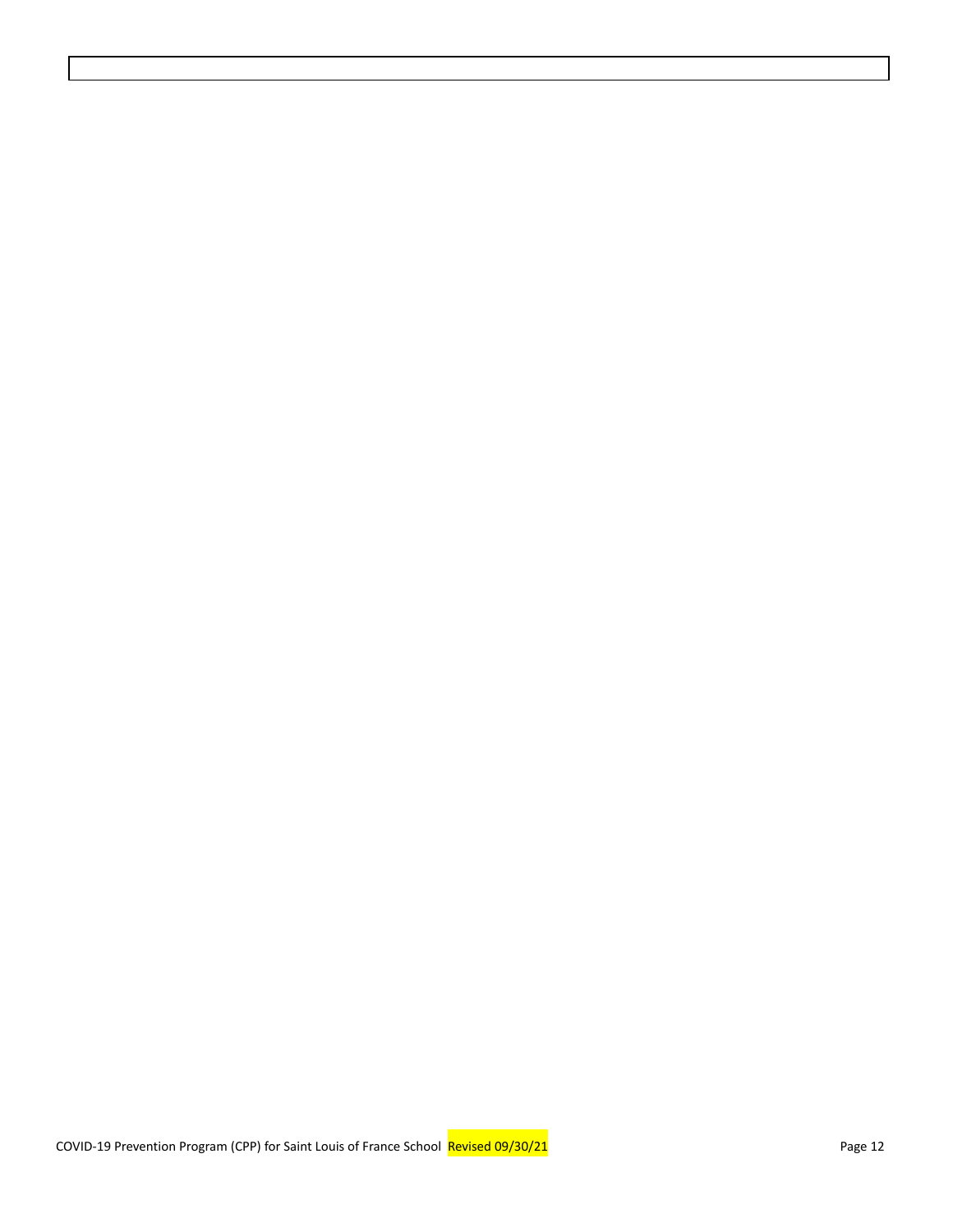# **Appendix C: Investigating COVID-19 Cases**

All personal identifying information of COVID-19 cases or persons with COVID-19 symptoms, and any employee required medical records will be kept confidential unless disclosure is required or permitted by law. Un-redacted information on COVID-19 cases will be provided to the local health department, CDPH, Cal/OSHA, the National Institute for Occupational Safety and Health (NIOSH) immediately upon request, and when required by law.

**Date: [enter date COVID-19 case – suspected/confirmed - became known to the employer]**

### **Name of person conducting the investigation: [enter name]**

### **Name of COVID-19 case (employee or non-employee\*) and contact information: [enter information]**

**Occupation (if non-employee\*, why they were in the workplace): [enter information]**

**\***If we are made aware of a non-employee COVID-19 case in our workplace

**Names of employees/representatives involved in the investigation: [enter information]**

### **Date investigation was initiated: [enter information]**

**Locations where the COVID-19 case was present in the workplace during the high-risk exposure period, and activities being performed: [enter information]**

**Date and time the COVID-19 case was last present and excluded from the workplace: [enter information]**

**Date of the positive or negative test and/or diagnosis: [enter information]**

**Date the case first had one or more COVID-19 symptoms, if any: [enter information]**

**Information received regarding COVID-19 test results and onset of symptoms (attach documentation): [enter information]**

**Summary determination of who may have had a close contact with the COVID-19 case during the high- risk exposure period. Attach additional information, including:**

- **• The names of those found to be in close contact.**
- **• Their vaccination status.**
- **• When testing was offered, including the results and the names of those that were exempt from testing because.**
	- **○ They were fully vaccinated before the close contact and do not have symptoms.**
	- **○ They returned to work per our return-to-work criteria and have remained symptom free for 90 days or, for those that never developed symptoms, for 90 days after the initial positive test.**
- **• The names of those that were excluded per our Exclusion of COVID-19 Cases and Employees who had a Close Contact requirements.**
- **• The names of those exempt from exclusion requirements because:**
	- **○ They were fully vaccinated before the close contact and did not develop COVID-19 symptoms.**
	- **○ They returned to work per our return-to-work criteria and have remained symptom free for 90 days or, for those that never developed symptoms, for 90 days after the initial positive**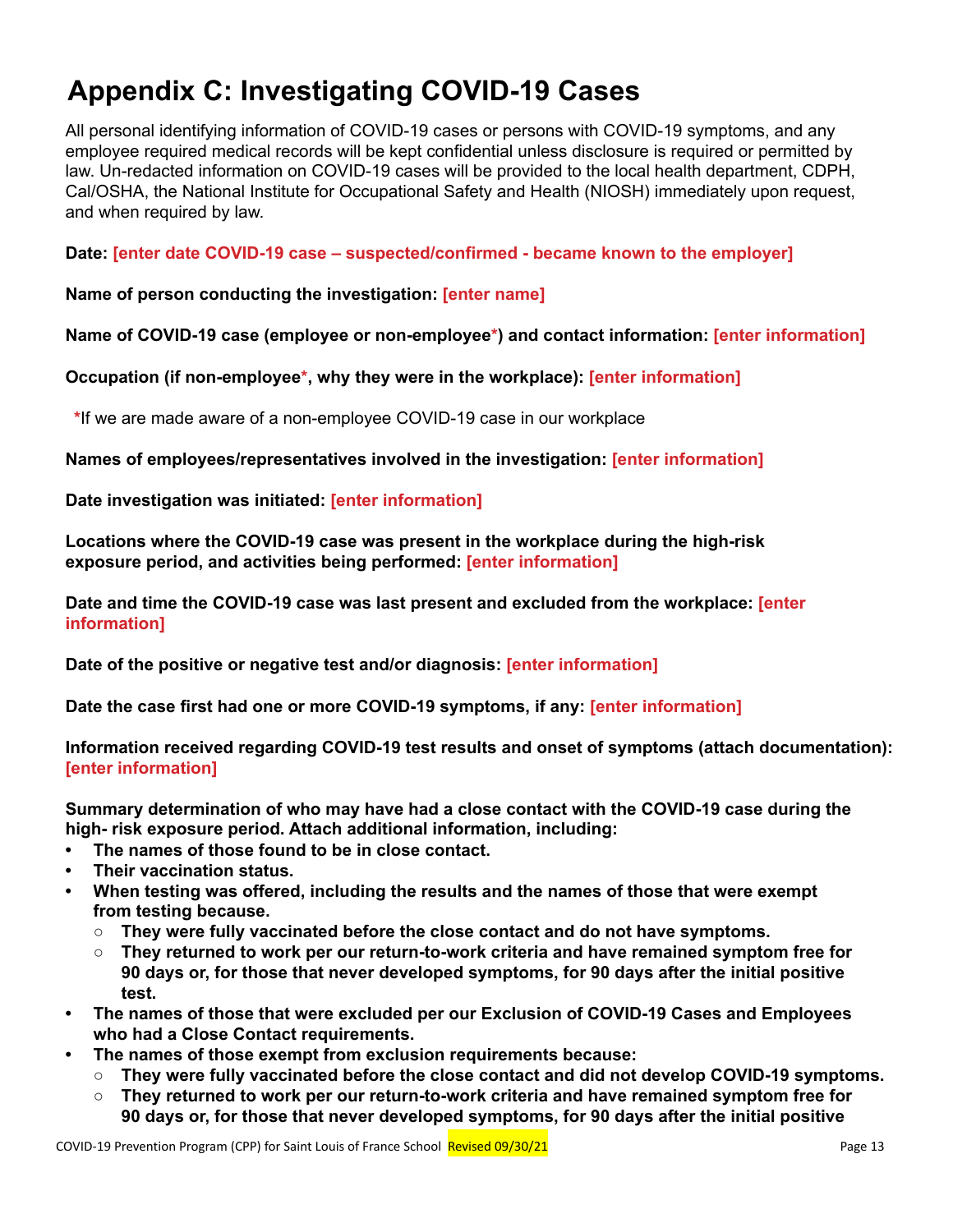**Notice given (within one business day, in a way that does not reveal any personal identifying information of the COVID-19 case) of the potential COVID-19 exposure to:**

- **1. All employees who were in close contact**
- **2. Their authorized representatives (If applicable, the notice required by Labor Code section 6409.6(a) (2) and (c))**

| Names of employees that were<br>notified: | Names of their authorized<br>representatives: | <b>Date</b> |
|-------------------------------------------|-----------------------------------------------|-------------|
|                                           |                                               |             |
|                                           |                                               |             |
|                                           |                                               |             |
|                                           |                                               |             |

**Independent contractors and other employers present at the workplace during the high-risk exposure period.**

| Names of individuals that were notified: | <b>Date</b> |
|------------------------------------------|-------------|
|                                          |             |
|                                          |             |
|                                          |             |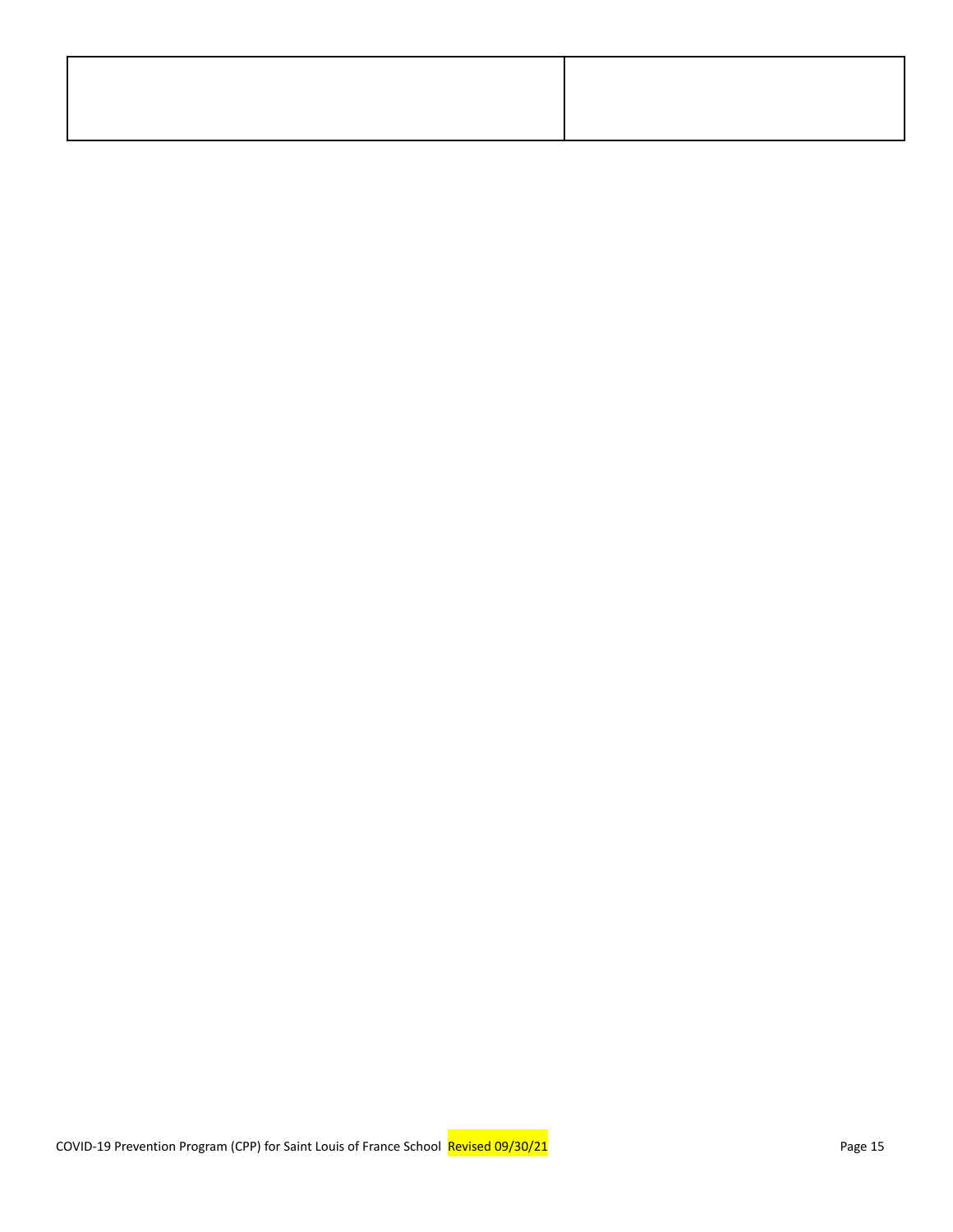**What were the workplace conditions that could have contributed to the risk of COVID-19 exposure? [enter information]**

**What could be done to reduce exposure to COVID-19? [enter information]**

**Was local health department notified? Date? [enter information]**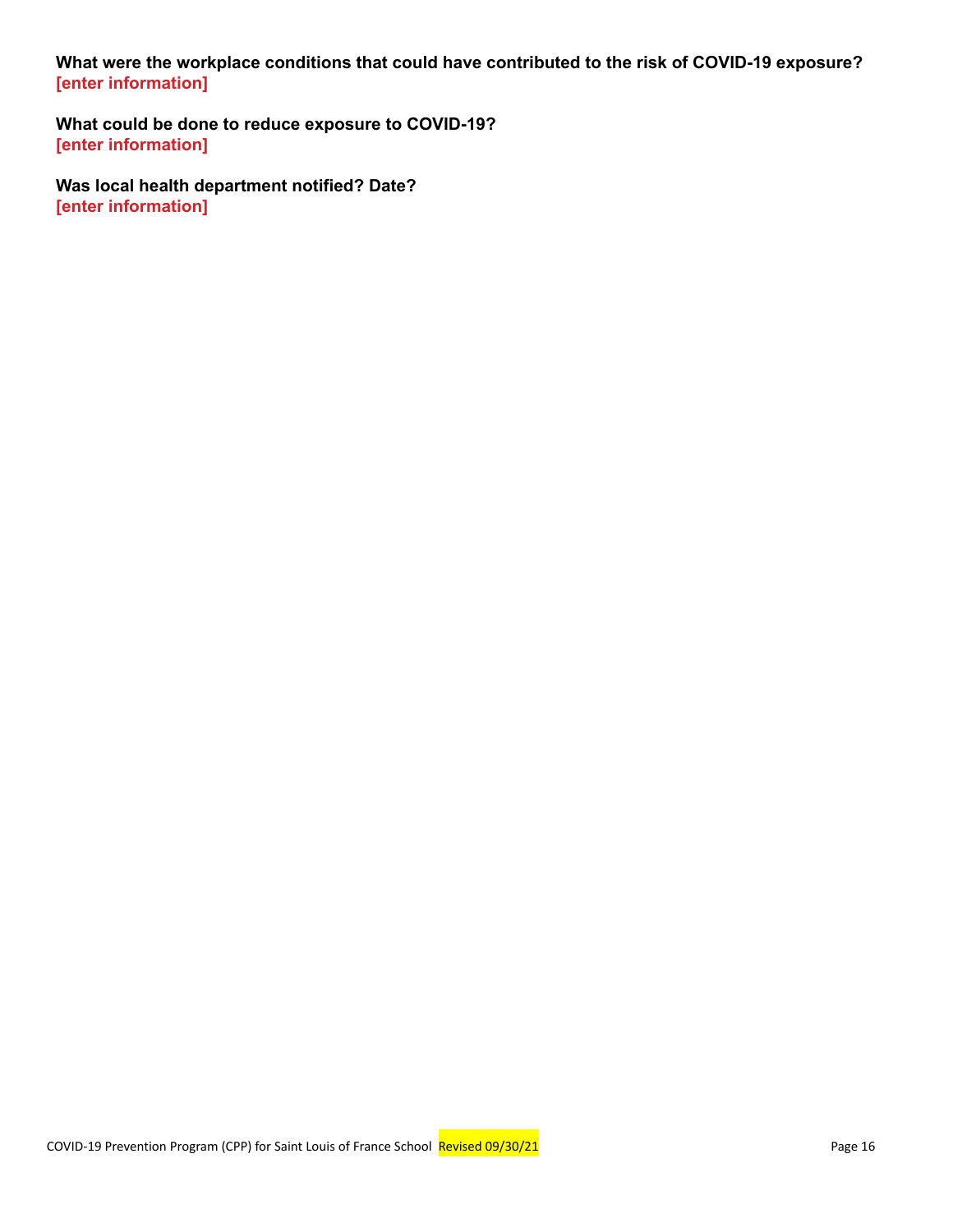# **Appendix D: COVID-19 Training Roster**

**Date: [enter date]**

## **Person that conducted the training: [enter name(s)]**

| <b>Employee Name</b> | <b>Signature</b> |
|----------------------|------------------|
|                      |                  |
|                      |                  |
|                      |                  |
|                      |                  |
|                      |                  |
|                      |                  |
|                      |                  |
|                      |                  |
|                      |                  |
|                      |                  |
|                      |                  |
|                      |                  |
|                      |                  |
|                      |                  |
|                      |                  |
|                      |                  |
|                      |                  |
|                      |                  |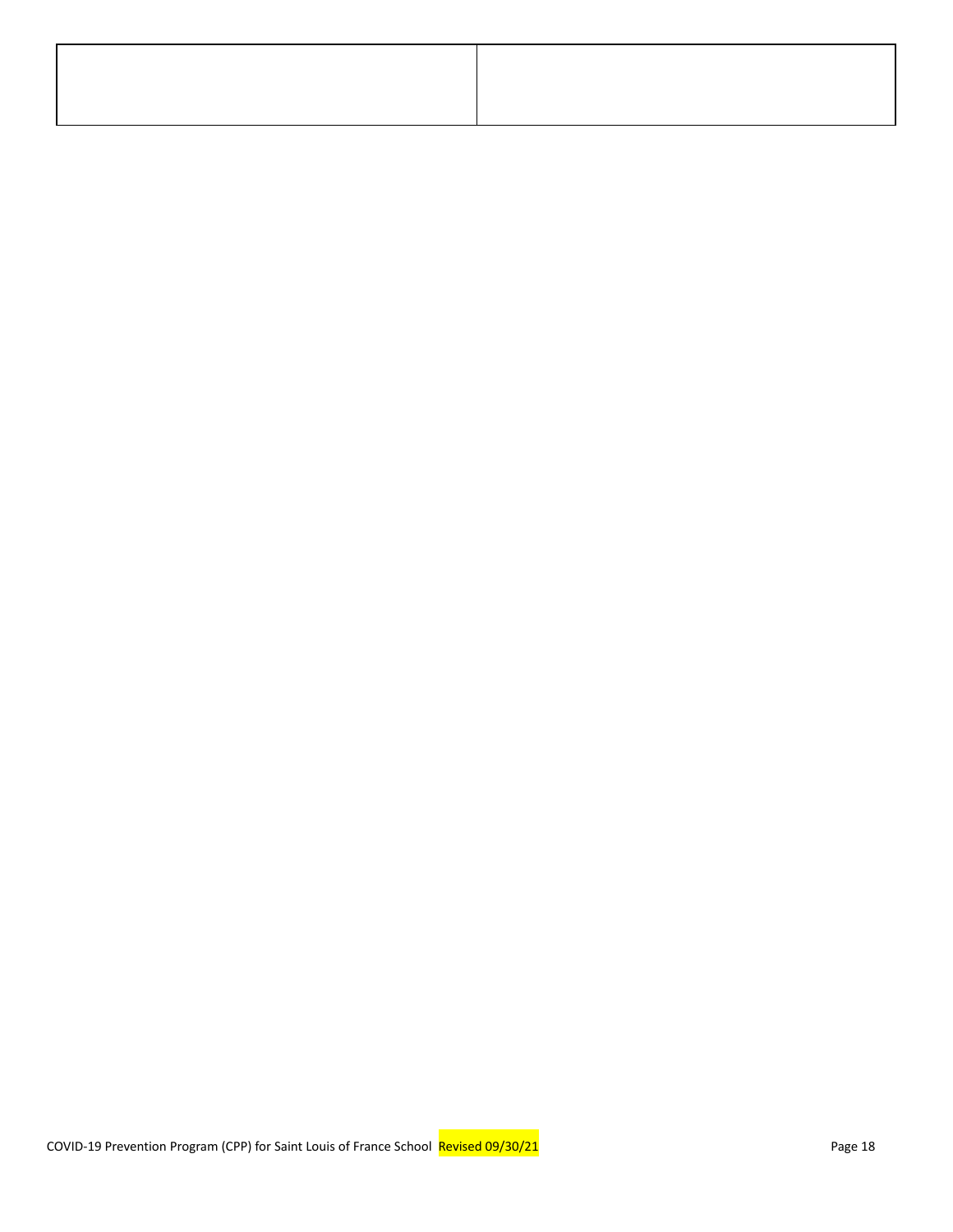# **Appendix E: Documentation of Employee COVID-19 Vaccination Status - CONFIDENTIAL**

|                      | <b>Fully or Partially</b> | <b>Method of</b>           |
|----------------------|---------------------------|----------------------------|
| <b>Employee Name</b> | Vaccinated <sup>1</sup>   | Documentation <sup>2</sup> |
|                      |                           |                            |
|                      |                           |                            |
|                      |                           |                            |
|                      |                           |                            |
|                      |                           |                            |
|                      |                           |                            |
|                      |                           |                            |
|                      |                           |                            |
|                      |                           |                            |
|                      |                           |                            |
|                      |                           |                            |
|                      |                           |                            |
|                      |                           |                            |
|                      |                           |                            |
|                      |                           |                            |
|                      |                           |                            |
|                      |                           |                            |

**<sup>1</sup>**Update, accordingly and maintain as confidential medical record **<sup>2</sup>**Acceptable options include:

- Employees provide proof of vaccination (vaccine card, image of vaccine card or health care document showing vaccination status) and employer maintains a copy.
- Employees provide proof of vaccination. The employer maintains a record of the employees who presented proof, but not the vaccine record itself.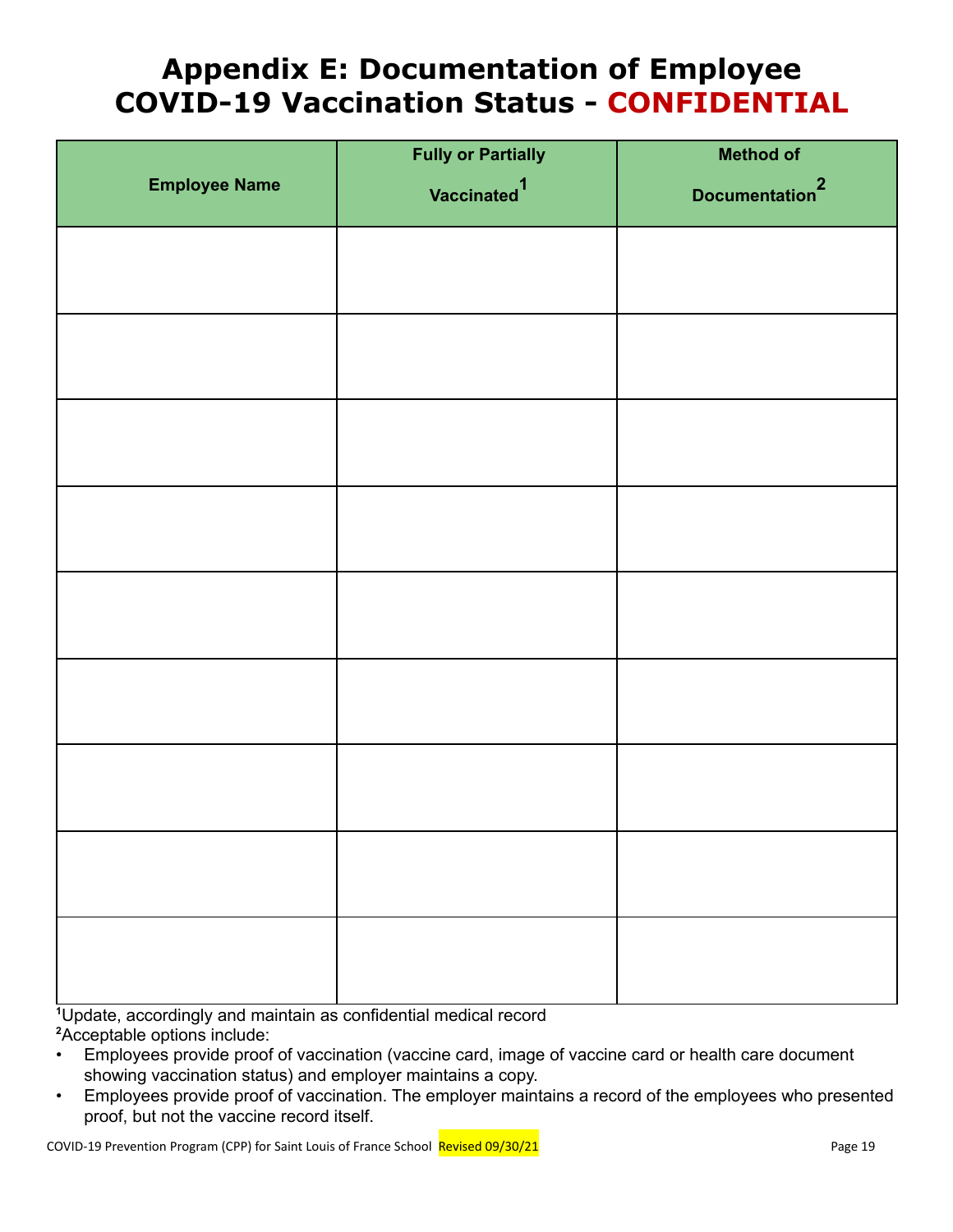• Employees self-attest to vaccination status and employer maintains a record of who self-attests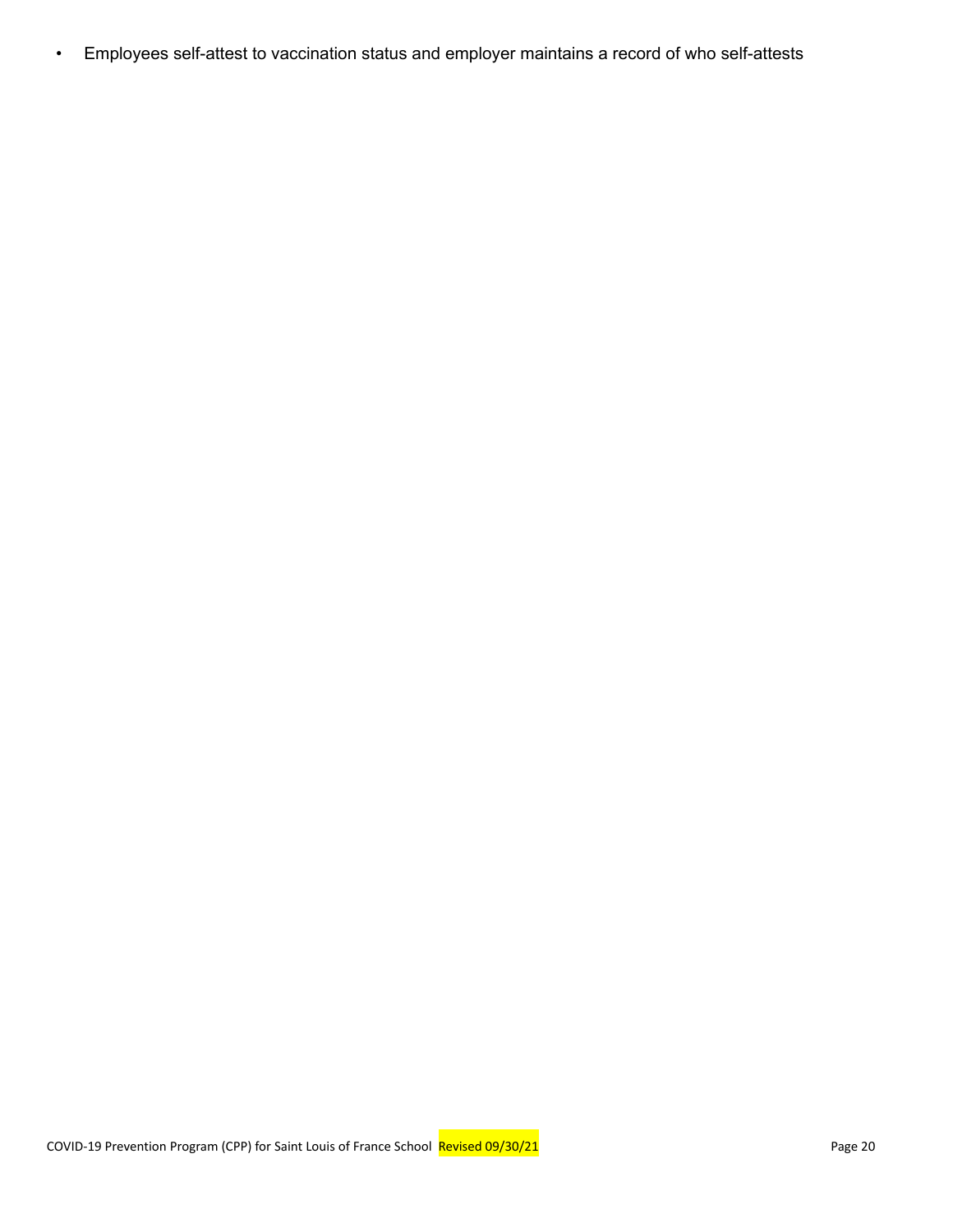# **Additional Consideration #1**

## **Multiple COVID-19 Infections and COVID-19 Outbreaks**

**[This addendum will need to be added to your CPP if three or more employee COVID-19 cases within an exposed group visited the workplace during their high-risk exposure period at any time during a 14-day period. Reference section [3205.1](https://www.dir.ca.gov/title8/3205_1.html) for details.]**

This addendum will stay in effect until there are no new COVID-19 cases detected in the exposed group for a 14-day period.

### **COVID-19 testing**

- We provide COVID-19 testing at no cost to all employees, during paid time, in our exposed group except for:
	- **○** Employees who were not present during the relevant 14-day period.
	- **○** Employees who were fully vaccinated before the multiple infections or outbreak and who do not have symptoms.
	- **○** COVID-19 cases who did not develop symptoms after returning to work pursuant to our return-towork criteria, no testing is required for 90 days after the initial onset of symptoms or, for COVID-19 cases who never developed symptoms, 90 days after the first positive test.
- COVID-19 testing consists of the following:
	- **○** All employees in our exposed group are immediately tested and then again one week later. Negative COVID-19 test results of employees with COVID-19 exposure will not impact the duration of any quarantine, isolation, or exclusion period required by, or orders issued by, the local health department.
	- **○** After the first two COVID-19 tests, we continue to provide COVID-19 testing once a week of employees in the exposed group who remain at the workplace, or more frequently if recommended by the local health department, until there are no new COVID-19 cases detected in our workplace for a 14-day period.
	- **○** We provide additional testing when deemed necessary by Cal/OSHA.

We continue to comply with the applicable elements of our CPP, as well as the following:

- 1. Employees in the exposed group wear face coverings when indoors, or when outdoors and less than six feet apart (unless one of the face-covering exceptions indicated in our CPP apply).
- 2. We give notice to employees in the exposed group of their right to request a respirator for voluntary use if they are not fully vaccinated.
- 3. We evaluate whether to implement physical distancing of at least six feet between persons, or where six feet of physical distancing is not feasible, the need for use of cleanable solid partitions of sufficient size to reduce COVID-19 transmission.

### **COVID-19 investigation, review, and hazard correction**

We immediately perform a review of potentially relevant COVID-19 policies, procedures, and controls and implement changes as needed to prevent further spread of COVID-19.

The investigation and review is documented and includes:

- Investigation of new or unabated COVID-19 hazards including:
	- **○** Our leave policies and practices and whether employees are discouraged from remaining home when sick.
	- **○** Our COVID-19 testing policies.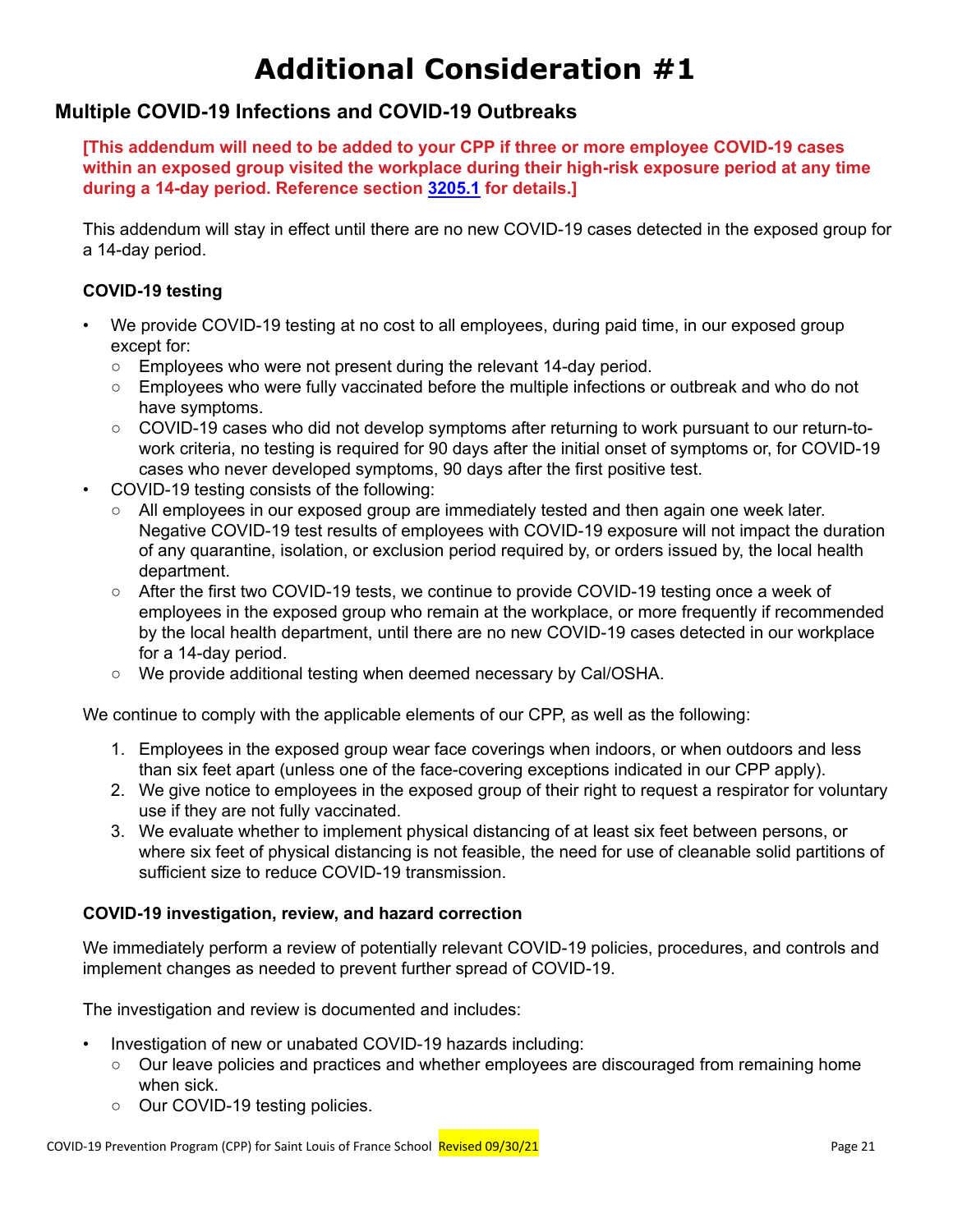- **○** Insufficient outdoor air.
- **○** Insufficient air filtration.
- **○** Lack of physical distancing.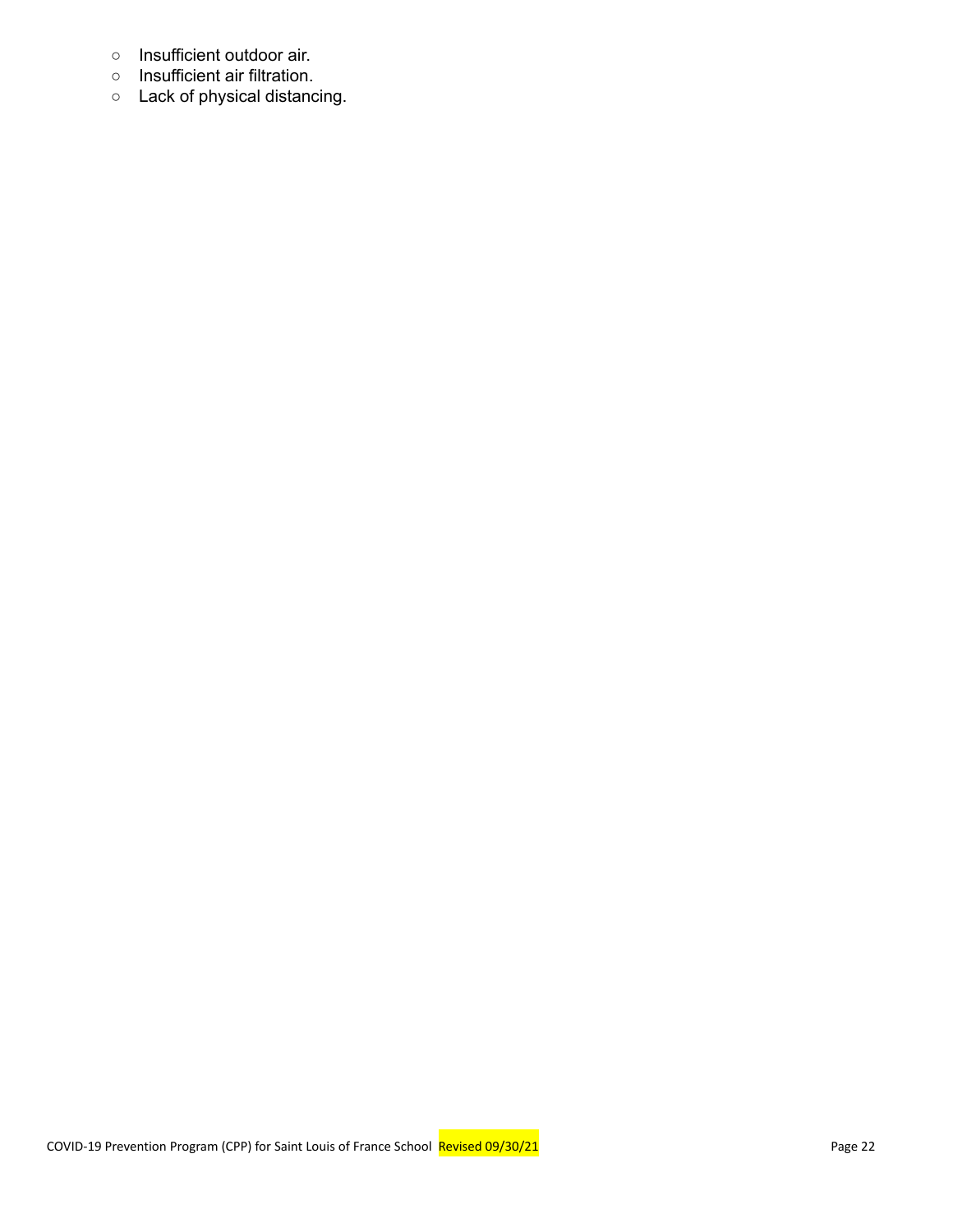- Updating the review:
	- **○** Every thirty days that the outbreak continues.
	- **○** In response to new information or to new or previously unrecognized COVID-19 hazards.
	- **○** When otherwise necessary.
	- Implementing changes to reduce the transmission of COVID-19 based on the investigation and review. We consider:
		- **○** Moving indoor tasks outdoors or having them performed remotely.
		- **○** Increasing outdoor air supply when work is done indoors.
		- **○** Improving air filtration.
		- **○** Increasing physical distancing as much as feasible.
		- **○** Requiring respiratory protection in compliance with section 5144.
		- **○ [Describe other applicable controls].**

### **Buildings or structures with mechanical ventilation**

We will filter recirculated air with Minimum Efficiency Reporting Value (MERV) 13 or higher efficiency filters, if compatible with the ventilation system. If MERV-13 or higher filters are not compatible, we will use filters with the highest compatible filtering efficiency. We will also evaluate whether portable or mounted High Efficiency Particulate Air (HEPA) filtration units or other air cleaning systems would reduce the risk of transmission and, if so, implement their use to the degree feasible.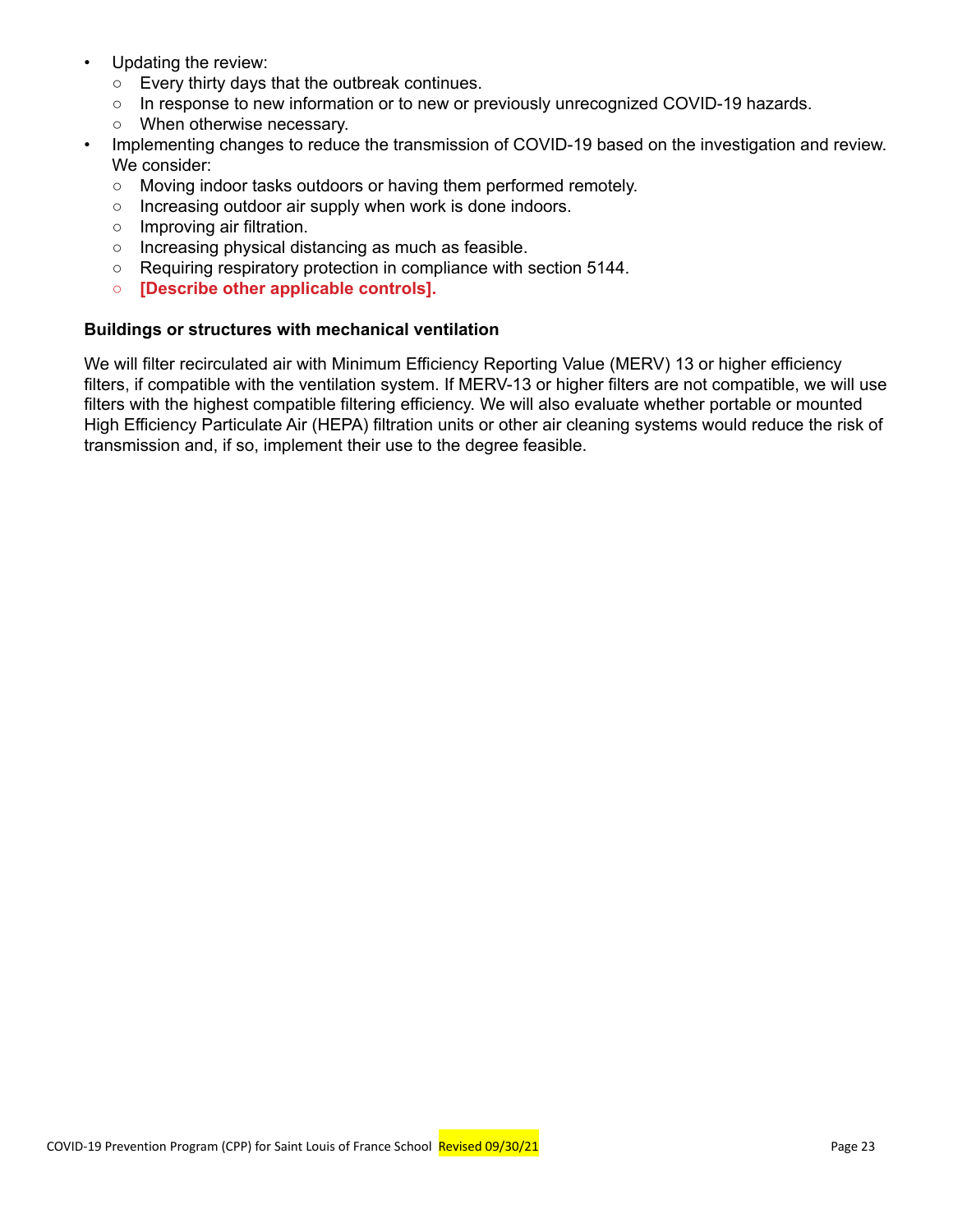# **Additional Consideration #2**

## **Major COVID-19 Outbreaks**

**[This addendum will need to be added to your CPP should 20 or more employee COVID-19 cases in an exposed group visit your workplace during the high-risk exposure period within a 30-day period. Reference section [3205.2](https://www.dir.ca.gov/title8/3205_2.html) for details.]**

This addendum will stay in effect until there are fewer than three COVID-19 cases detected in our exposed group for a 14-day period.

We continue to comply with the Multiple COVID-19 Infections and COVID-19 Outbreaks addendum, except that the COVID-19 testing, regardless of vaccination status, is made available to all employees in the exposed group twice a week, or more frequently if recommended by the local health department.

In addition to complying with our CPP and Multiple COVID-19 Infections and COVID-19 Outbreaks addendum, we also:

- Provide employees in the exposed group with respirators for voluntary use in compliance with section 5144(c)(2) and determine the need for a respiratory protection program or changes to an existing respiratory protection program under section 5144 to address COVID-19 hazards.
- **•** Separate by six feet (except where we can demonstrate that six feet of separation is not feasible and there is momentary exposure while persons are in movement) any employees in the exposed group who are not wearing respirators required by us and used in compliance with section 5144. When it is not feasible to maintain a distance of at least six feet, individuals are as far apart as feasible. **[Describe methods used, such as physical distancing that includes: telework or other remote work arrangements; reducing the number of persons in an area at one time, including visitors; visual cues such as signs and floor markings to indicate where employees and others should be located or their direction and path of travel; staggered arrival, departure, work, and break times; and adjusted work processes or procedures, such as reducing production speed, to allow greater distance between employees.]**
- Install cleanable solid partitions that effectively reduce transmission between the employee and other persons at workstations where an employee in the exposed group is assigned to work for an extended period, such as cash registers, desks, and production line stations, and where the physical distancing requirement (described above) is not always maintained.
- Evaluate whether to halt some or all operations at the workplace until COVID-19 hazards have been corrected.
- Implement any other control measures deemed necessary by Cal/OSHA.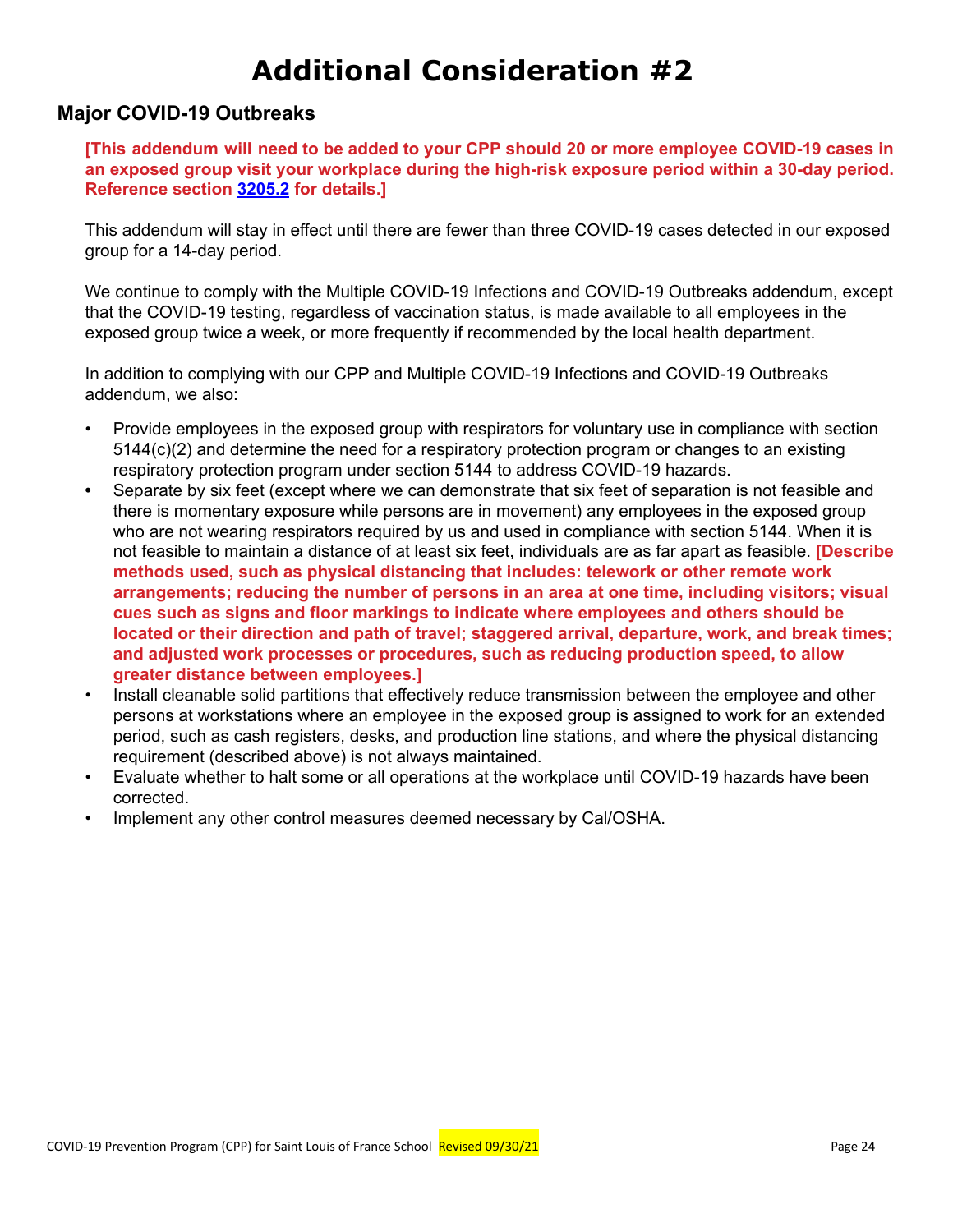# **Additional Consideration #3**

## **COVID-19 Prevention in Employer-Provided Housing**

**[This addendum will need to be added to your CPP if you have workers in employer-provided housing. Reference section [3205.3\(a\)](https://www.dir.ca.gov/title8/3205_3.html) for details.]**

### *Assignment of housing units*

We, to the extent feasible, reduce employee exposure to COVID-19 by assigning employee residents to distinct groups and ensure that each group remains separate from other such groups during transportation and work. Shared housing unit assignments are prioritized in the following order:

- Residents who usually maintain a household together outside of work, such as family members, will be housed in the same housing unit without other persons.
- Residents who work in the same crew or work together at the same workplace will be housed in the same housing unit without other persons.
- Employees who do not usually maintain a common household, work crew, or workplace will be housed in the same housing unit only when no other housing alternatives are feasible.

### *Ventilation*

We ensure maximization of the quantity and supply of outdoor air and increase filtration efficiency to the highest level compatible with the existing ventilation system in housing units. If there is not a Minimum Efficiency Reporting Value (MERV) 13 or higher filter in use, portable or mounted HEPA filtration units are used, where feasible, in all sleeping areas in which there are two or more residents who are not fully vaccinated.

### *Face coverings*

We provide face coverings to all residents and provide information to residents on when they should be used in accordance with state or local health officer orders or guidance.

### **Cleaning and disinfection**

We ensure that:

- **•** Housing units, kitchens, bathrooms, and common areas are effectively cleaned to prevent the spread of COVID-19. Housing units, kitchens, bathrooms, and indoor common areas are cleaned and disinfected after a COVID-19 case was present during the high-risk exposure period, if another resident will be there within 24 hours of the COVID-19 case. **[Describe how this will be accomplished]**
- Cleaning and disinfecting is done in a manner that protects the privacy of residents.
- Residents are instructed to not share unwashed dishes, drinking glasses, cups, eating utensils, and similar items.

### *Screening*

We encourage residents to report COVID-19 symptoms to **[Enter name of individual, position, or office]**.

### *COVID-19 testing*

We establish, implement, maintain and communicate to residents' effective policies and procedures for COVID-19 testing of residents who had a close contact or COVID-19 symptoms. **[Describe how this will be accomplished]**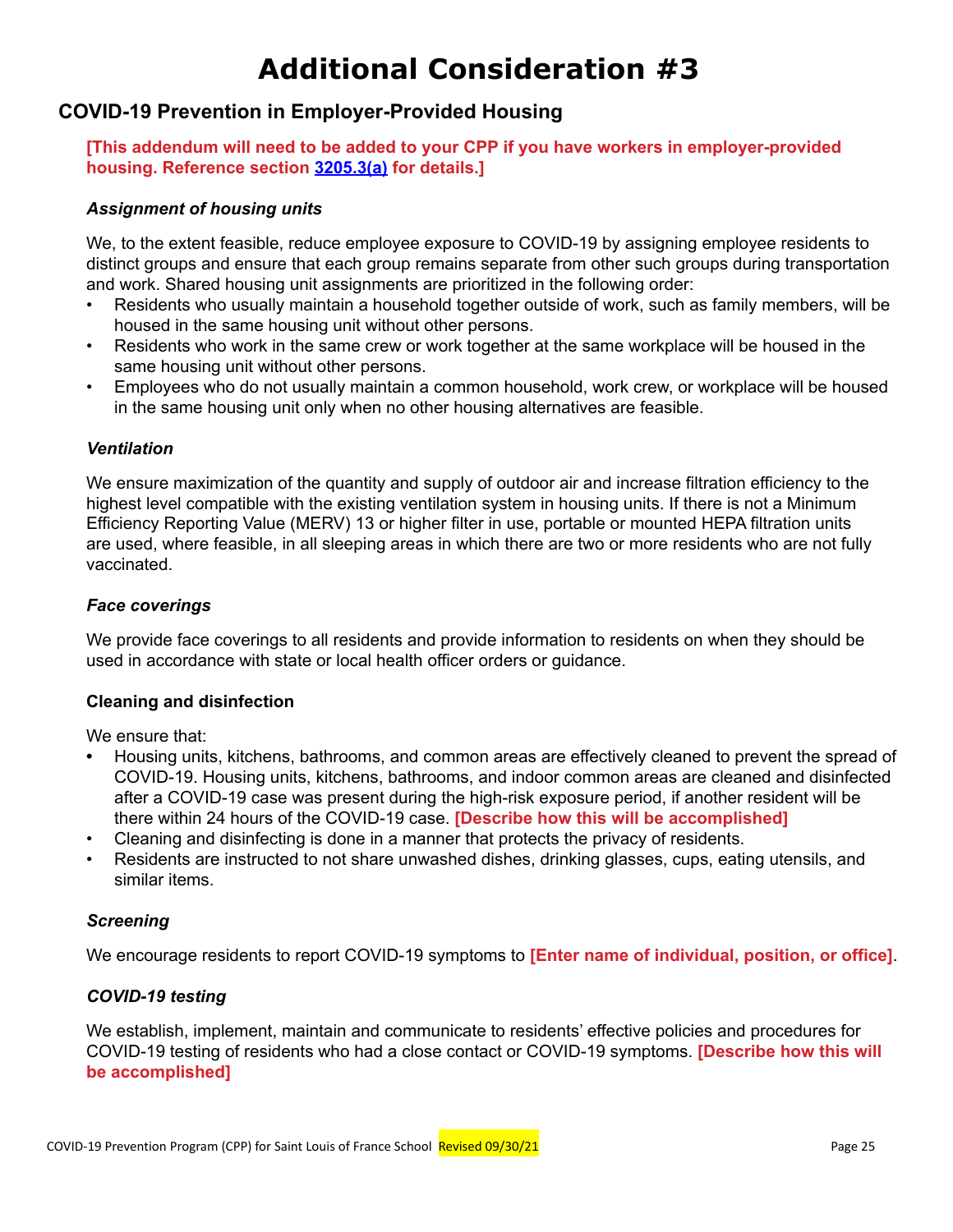### *COVID-19 cases and close contacts*

We:

- Effectively quarantine residents who have had a close contact from all other residents. Effective quarantine includes providing residents who had a close contact with a private bathroom and sleeping area, with the following exceptions:
	- **○** Fully vaccinated residents who do not have symptoms.
	- **○** COVID-19 cases who have met our return-to-work criteria and have remained asymptomatic, for 90 days after the initial onset of symptoms, or COVID-19 cases who never developed symptoms, for 90 days after the first positive test.
- Effectively isolate COVID-19 cases from all residents who are not COVID-19 cases. Effective isolation includes housing COVID-19 cases only with other COVID-19 cases and providing COVID-19 case residents with a sleeping area and bathroom that is not shared by non-COVID-19-case residents.
- Keep confidential any personal identifying information regarding COVID-19 cases and persons with COVID-19 symptoms, in accordance with our CPP **Investigating and Responding to COVID-19 Cases**.
- End isolation in accordance with our CPP **Exclusion of COVID-19 Cases** and **Return to Work Criteria**, and any applicable local or state health officer orders.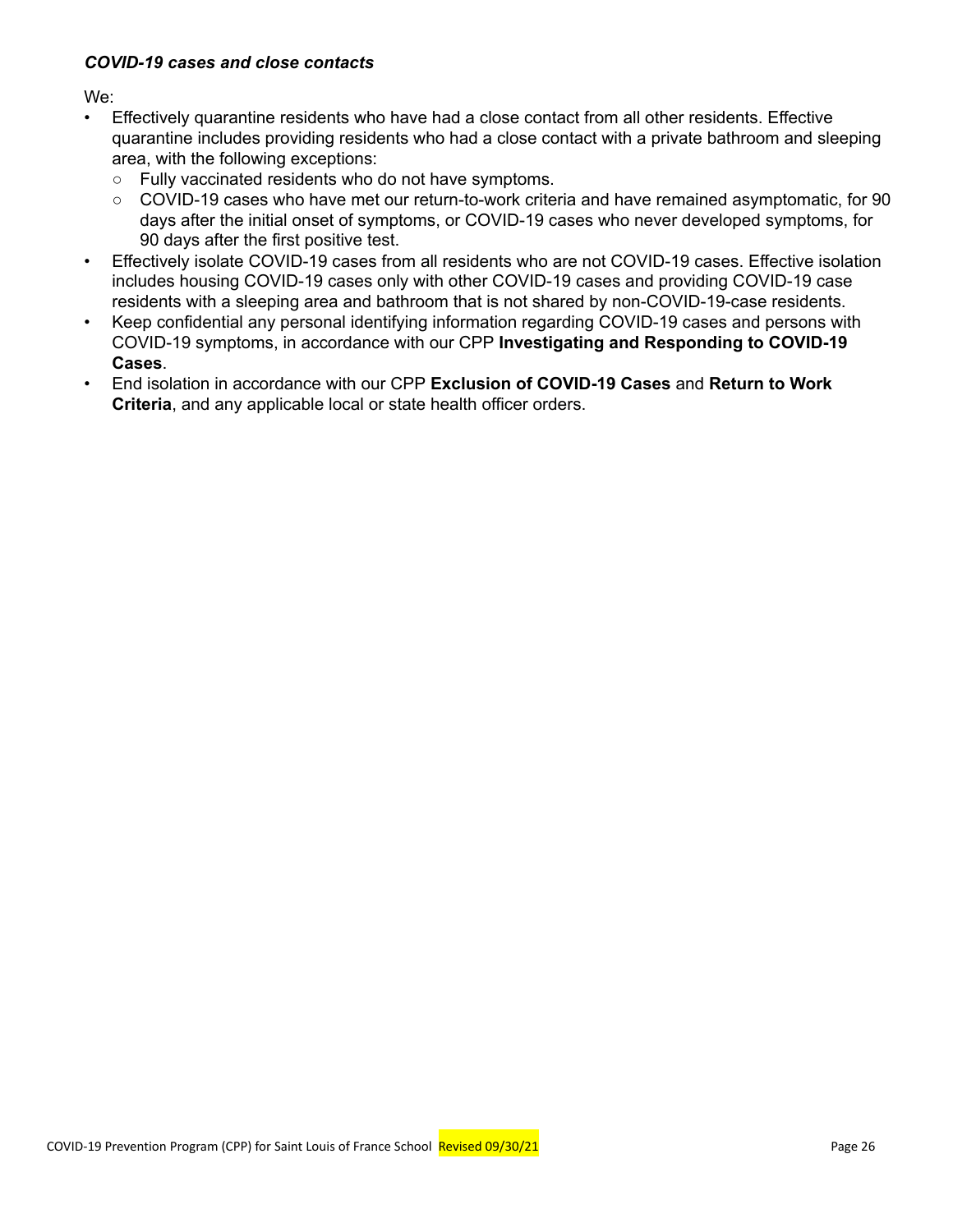## **Additional Consideration #4**

## **COVID-19 Prevention in Employer-Provided Transportation**

**[This addendum will need to be added to your CPP if there is employer-provided motor vehicle transportation, which is any transportation of an employee, during the course and scope of employment, including transportation to and from different workplaces, jobsites, delivery sites, buildings, stores, facilities, and agricultural fields provided, arranged for, or secured by an employer, regardless of the travel distance or duration involved. Reference section [3205.4](https://www.dir.ca.gov/title8/3205_4.html) for details.**

**This addendum does not apply:**

- **• If the driver and all passengers are from the same household outside of work, such as family members, or if the driver is alone in the vehicle.**
- **• To employer-provided transportation when necessary for emergency response, including firefighting, rescue, and evacuation, and support activities directly aiding response such as utilities, communications and medical operations.**
- **• To employees with occupational exposure as defined by section 5199.**
- **• To vehicles in which all employees are fully vaccinated.**
- **• To public transportation]**

### **Assignment of transportation**

To the extent feasible, we reduce exposure to COVID-19 hazards by assigning employees sharing vehicles to distinct groups and ensuring that each group remains separate from other such groups during transportation, during work activities, and in employer-provided housing. We prioritize shared transportation assignments in the following order:

- Employees residing in the same housing unit are transported in the same vehicle.
- Employees working in the same crew or workplace are transported in the same vehicle.
- Employees who do not share the same household, work crew or workplace are transported in the same vehicle only when no other transportation alternatives are feasible.

### **Face coverings and respirators**

We ensure that the:

- Face covering requirements of our CPP **Face Coverings** are followed for employees waiting for transportation, if applicable.
- All employees who are not fully vaccinated are provided with a face covering, which must be worn unless an exception under our CPP Face Coverings applies.
- Upon request, we provide respirators for voluntary use in compliance with subsection 5144(c)(2) to all employees in the vehicle who are not fully vaccinated.

### **Screening**

We develop, implement, and maintain effective procedures for screening and excluding drivers and riders with COVID-19 symptoms prior to boarding shared transportation. **[Detail what those procedures are]**

### **Cleaning and disinfecting**

We ensure that:

**•** All high-contact surfaces (door handles, seatbelt buckles, armrests, etc.) used by passengers are cleaned to prevent the spread of COVID-19 and are cleaned and disinfected if used by a COVID-19 case during the high-risk exposure period, when the surface will be used by another employee within 24 hours of the COVID-19 case. **[Describe how this will be accomplished]**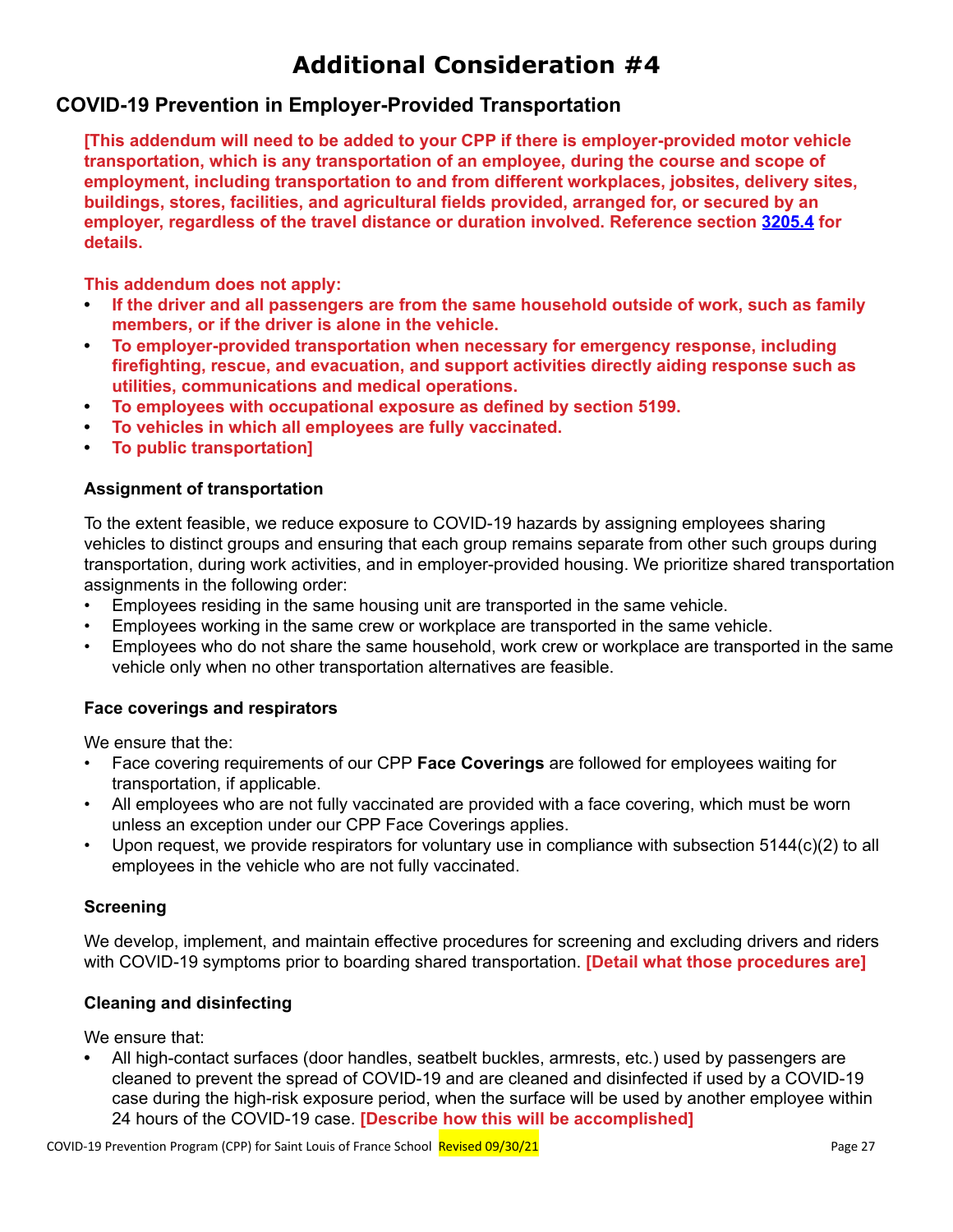• All high-contact surfaces used by drivers, such as the steering wheel, armrests, seatbelt buckles, door handles and shifter, are cleaned to prevent the spread of COVID-19 between different drivers